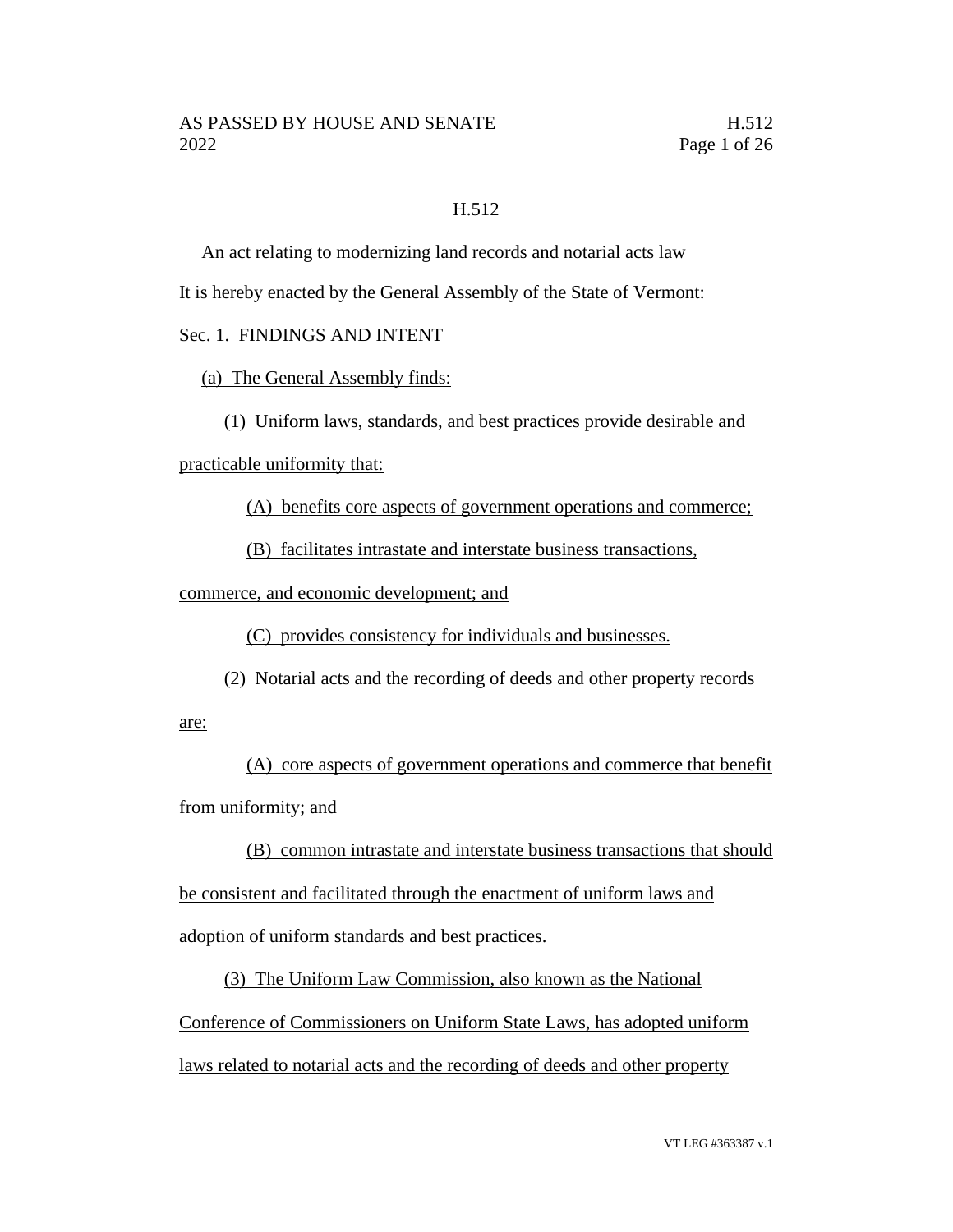records that have been accepted and enacted into law by a substantial number of states, including:

(A) the Revised Uniform Law on Notarial Acts or "RULONA" of 2010, which was enacted by the General Assembly pursuant to 2018 Acts and Resolves No. 160 to govern actions by a notary public;

(B) the Uniform Electronic Transaction Act or "UETA" of 1999, which was enacted by the General Assembly pursuant to 2003 Acts and Resolves No. 46 to establish the legal equivalence of electronic records and signatures with paper records and manually signed signatures and remove barriers to electronic commerce; and

(C) the Uniform Real Property Electronic Recording Act or "URPERA" of 2004, which has not been enacted by the General Assembly to allow local recording offices to accept deeds and other property records in electronic form and to provide electronic access to recordings.

(4) The COVID-19 pandemic exacerbated the need to modernize:

(A) notarial acts to include those performed on electronic records and for remotely located individuals; and

(B) the acceptance, recording, and availability of deeds and other property records in electronic form.

(5) The COVID-19 pandemic underscored the need for approaches to modernization that are carefully planned; coordinated and comprehensive;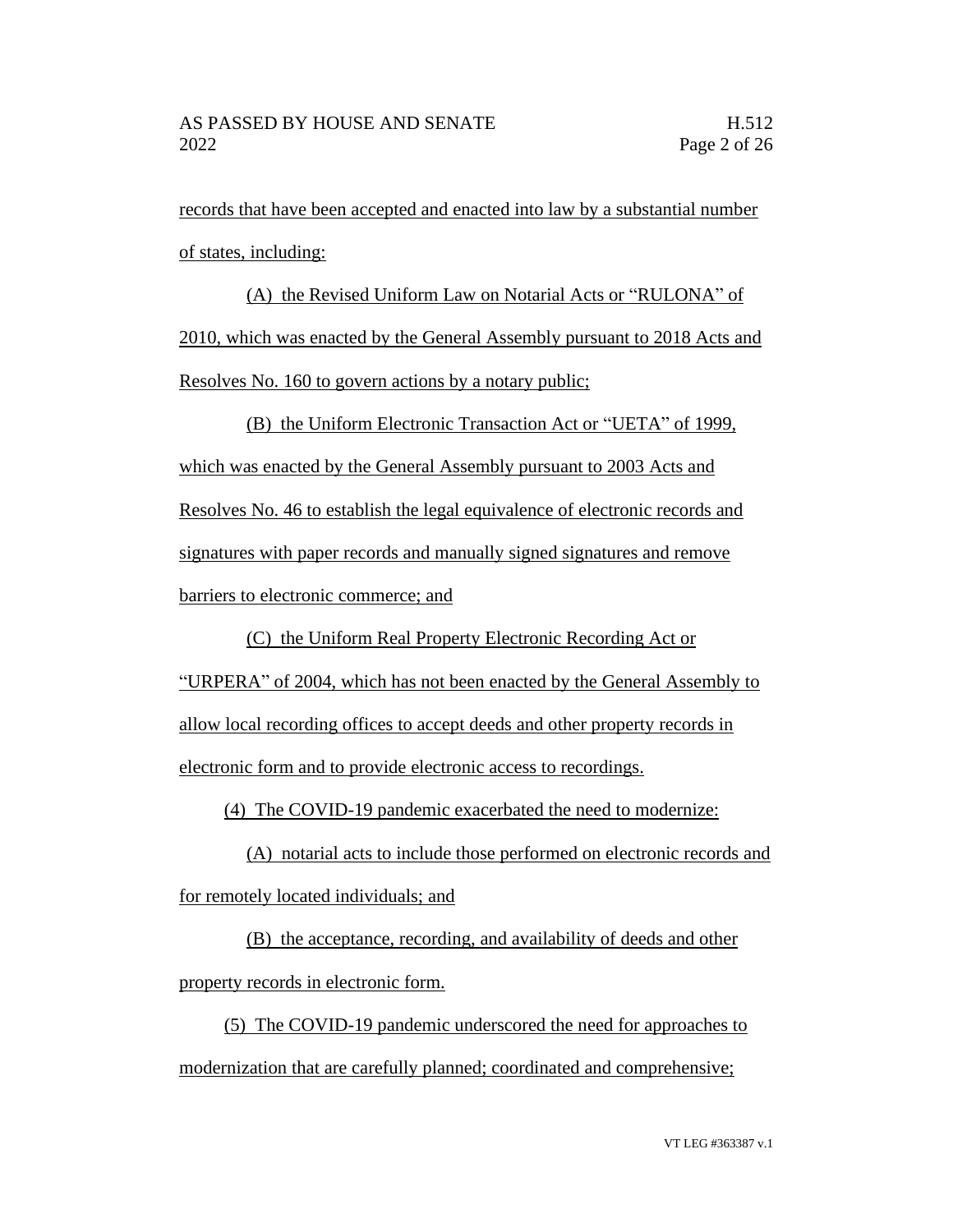multi-jurisdictional; and include fiscal, governance, and operational sustainability.

(b) Therefore, it is the intent of the General Assembly to provide a practical step forward to modernizing notarial acts and the recording of deeds and other property records in the State of Vermont through legislation that promotes uniformity within Vermont and with other states, specifically:

(1) uniform laws that have been accepted and enacted into law by a substantial number of states;

(2) uniform standards and best practices that have been accepted and adopted by a substantial number of states; and

(3) uniform approaches to modernization that are carefully planned; coordinated; comprehensive; multi-jurisdictional; and have fiscal, governance, and operational sustainability.

Sec. 2. 27 V.S.A. chapter 5, subchapter 8 is added to read:

Subchapter 8. Uniform Real Property Electronic Recording Act

## § 621. SHORT TITLE

This subchapter may be cited as the Uniform Real Property Electronic Recording Act.

## § 622. DEFINITIONS

For the purposes of this subchapter:

(1) "Document" means information that is: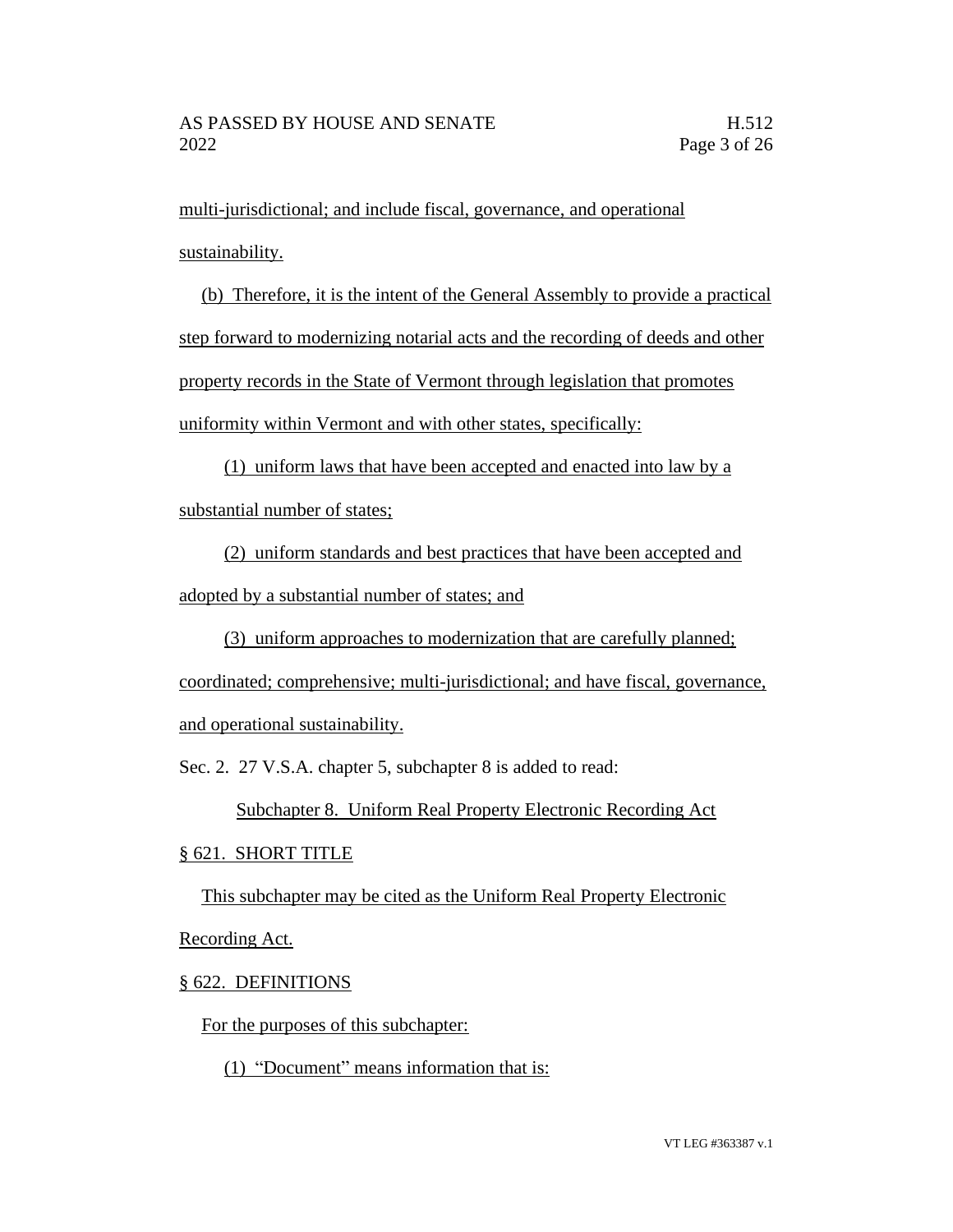(A) inscribed on a tangible medium or that is stored in an electronic or other medium and is retrievable in perceivable form; and

(B) eligible to be recorded in the land records maintained by the recorder.

(2) "Electronic" means relating to technology having electrical, digital, magnetic, wireless, optical, electromagnetic, or similar capabilities.

(3) "Electronic document" means a document that is received by the recorder in an electronic form.

(4) "Electronic signature" means an electronic sound, symbol, or process attached to or logically associated with a document and executed or adopted by a person with the intent to sign the document.

(5) "Person" means an individual; corporation; business trust; estate; trust; partnership; limited liability company; association; joint venture; public corporation; government; governmental subdivision, agency, or instrumentality; or any other legal or commercial entity.

(6) "Recorder" means a town clerk, pursuant to 24 V.S.A. § 1154, or a county clerk, pursuant to subchapter 3 of this chapter, responsible for recording deeds and other instruments or evidences respecting real estate.

(7) "State" means a state of the United States, the District of Columbia, Puerto Rico, the U.S. Virgin Islands, or any territory or insular possession subject to the jurisdiction of the United States.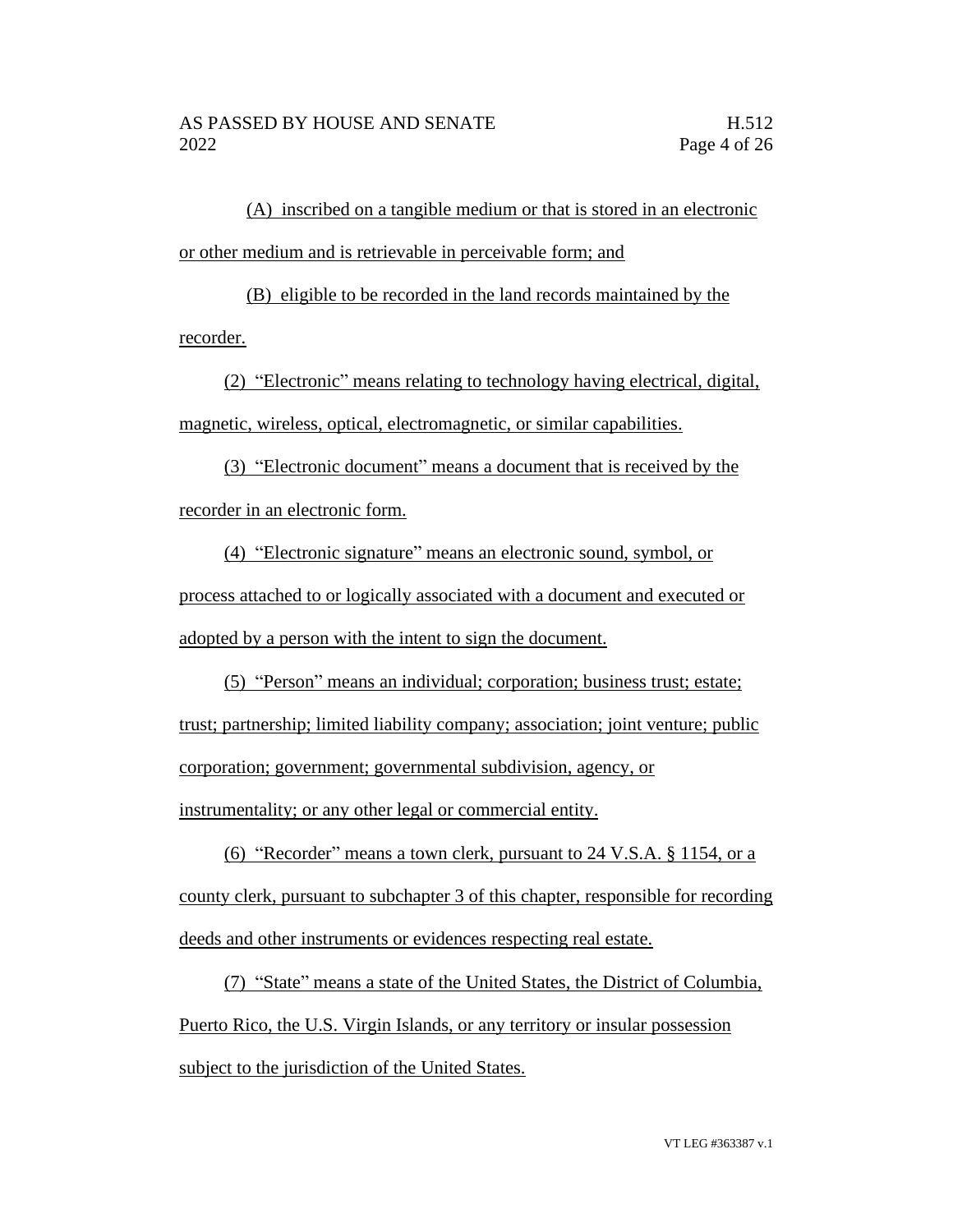### § 623. VALIDITY OF ELECTRONIC DOCUMENTS

(a) If a law requires, as a condition for recording, that a document be an original, be on paper or another tangible medium, or be in writing, the requirement is satisfied by an electronic document satisfying this subchapter.

(b) If a law requires, as a condition for recording, that a document be signed, the requirement is satisfied by an electronic signature.

(c) A requirement that a document or a signature associated with a document be notarized, acknowledged, verified, witnessed, or made under oath is satisfied if the electronic signature of the person authorized to perform that act, and all other information required to be included, is attached to or logically associated with the document or signature. A physical or electronic image of a stamp, impression, or seal need not accompany an electronic signature.

## § 624. RECORDING OF DOCUMENTS

(a) In this section, "paper document" means a document that is received by the recorder in a form that is not electronic.

(b) A recorder:

(1) who implements any of the functions listed in this section shall do so in compliance with the most recent standards and best practices;

(2) may receive, index, store, transmit, and preserve electronic documents;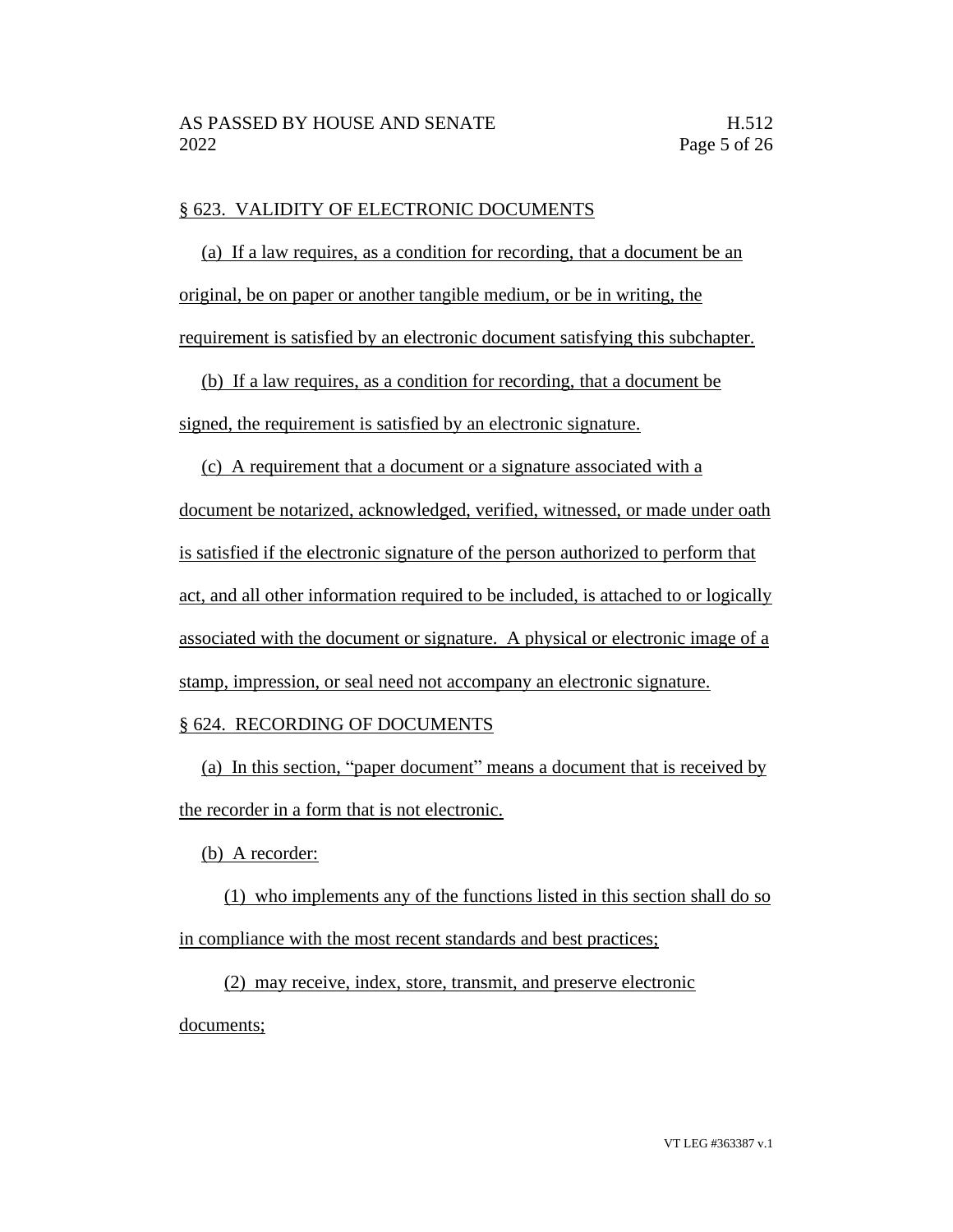(3) may provide for access to, and for search and retrieval of, documents and information by electronic means;

(4) who accepts electronic documents for recording shall continue to accept paper documents as authorized by State law and shall place entries for both types of documents in the same index;

(5) may convert paper documents accepted for recording into electronic form;

(6) may convert into electronic form information recorded before the recorder began to record electronic documents;

(7) may accept electronically any fee the recorder is authorized to collect; and

(8) may agree with other officials of this State or a political subdivision thereof, or of the United States, on procedures or processes to facilitate the electronic satisfaction of prior approvals and conditions precedent to recording and the electronic payment of fees.

## § 625. STANDARDS AND BEST PRACTICES

To ensure consistency in the standards and best practices of, and the technologies used by, recorders in this State, all recordings of deeds and other instruments or evidences respecting real estate, regardless of format, shall comply with standards and best practices issued by the Vermont State Archives and Records Administration pursuant to 3 V.S.A. § 117. Recorders shall seek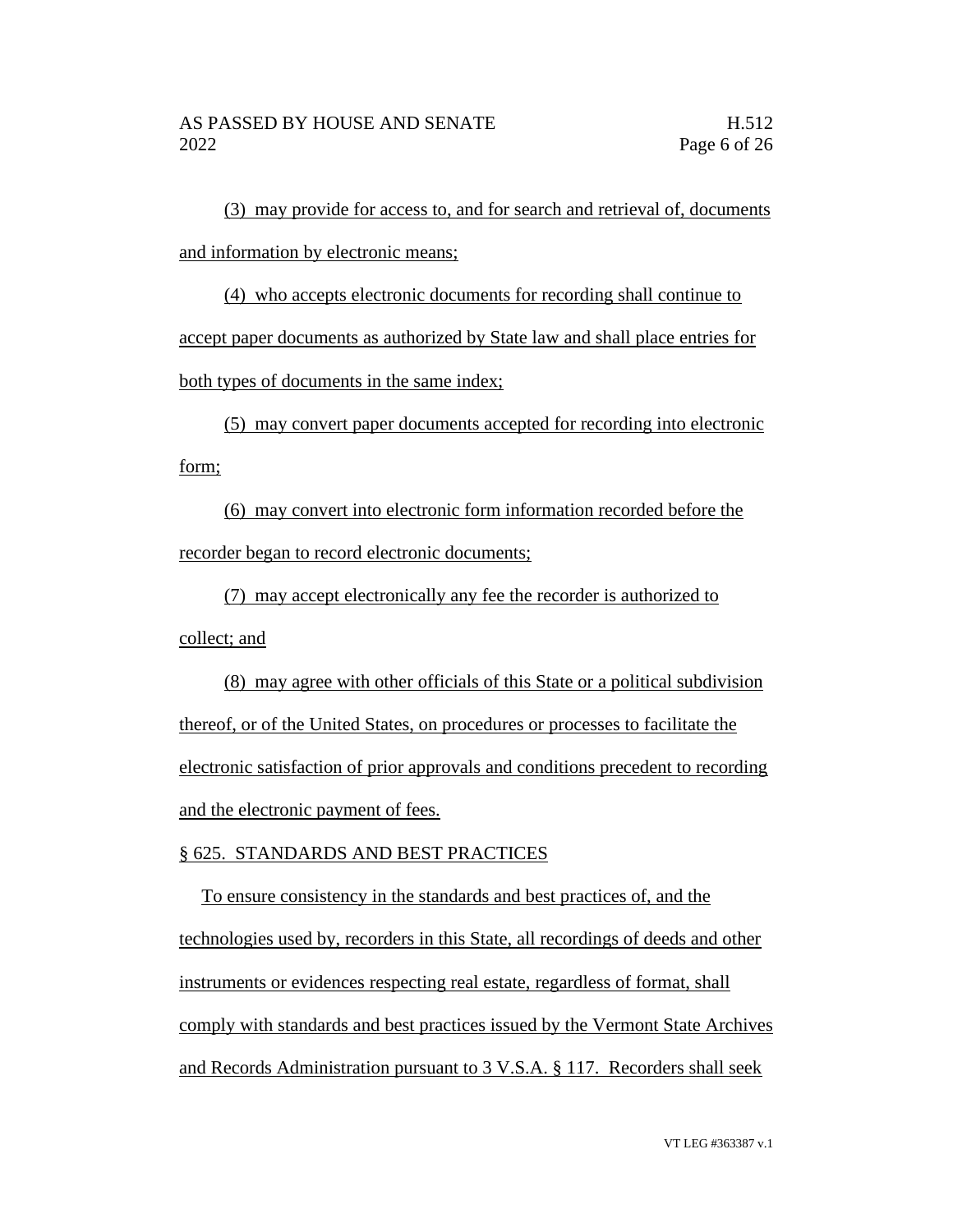services from the Vermont State Archives and Records Administration to comply with the standards and best practices issued in accordance with this subchapter. No provisions of this subchapter shall be implemented unless a recorder has complied with the standards and best practices issued by the Vermont State Archives and Records Administration in accordance with this subchapter.

# § 626. RELATION TO ELECTRONIC SIGNATURES IN GLOBAL AND NATIONAL COMMERCE ACT

This subchapter modifies, limits, and supersedes the federal Electronic Signatures in Global and National Commerce Act (15 U.S.C. § 7001, et seq.) but does not modify, limit, or supersede Section 101(c) of that act (15 U.S.C. § 7001(c)) or authorize electronic delivery of any of the notices described in Section 103(b) of that act (15 U.S.C. § 7003(b)).

## Sec. 3. VERMONT STATE ARCHIVES AND RECORDS

## ADMINISTRATION; REPORT

(a)(1) On or before January 15, 2024, the Vermont State Archives and Records Administration shall submit a report to the House Committees on Commerce and Economic Development and on Government Operations and the Senate Committees on Economic Development, Housing and General Affairs and on Government Operations concerning the fiscal, governance, and operational sustainability of uniform approaches to the modernization of the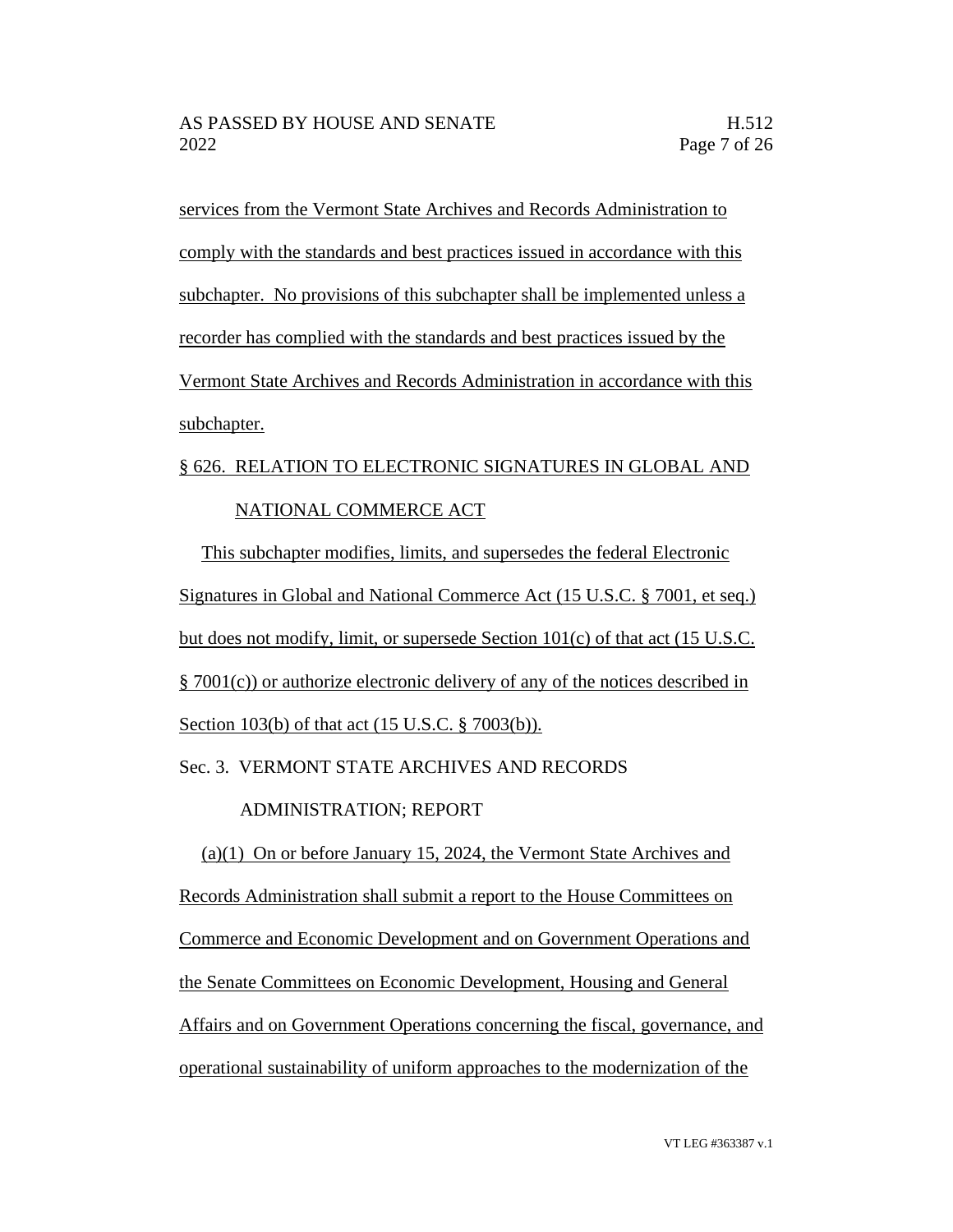acceptance, recording, and availability of deeds and other property records,

regardless of format.

(2) For the report required by this subsection, the Vermont State

Archives and Records Administration shall consult with:

(A) the Joint Fiscal Office;

(B) the Vermont League of Cities and Towns;

(C) the Vermont Municipal Clerks' and Treasurers' Association;

(D) representatives from the banking, bar, title insurance, and real

estate industry; and

(E) other interested parties.

(b) The report shall be based on analyses of the following:

(1) services requested by recorders pursuant to 27 V.S.A. § 625 to

achieve consistency and uniformity in standards and best practices;

(2) systems currently deployed by recorders and associated costs; and

(3) anticipated recorder costs to transition to electronic recording

pursuant to 27 V.S.A. chapter 5, subchapter 8.

(c) On or before January 15, 2023, the Vermont State Archives and

Records Administration shall prepare an interim report concerning the

information and analyses required by this section and submit the interim report

to the House Committees on Commerce and Economic Development and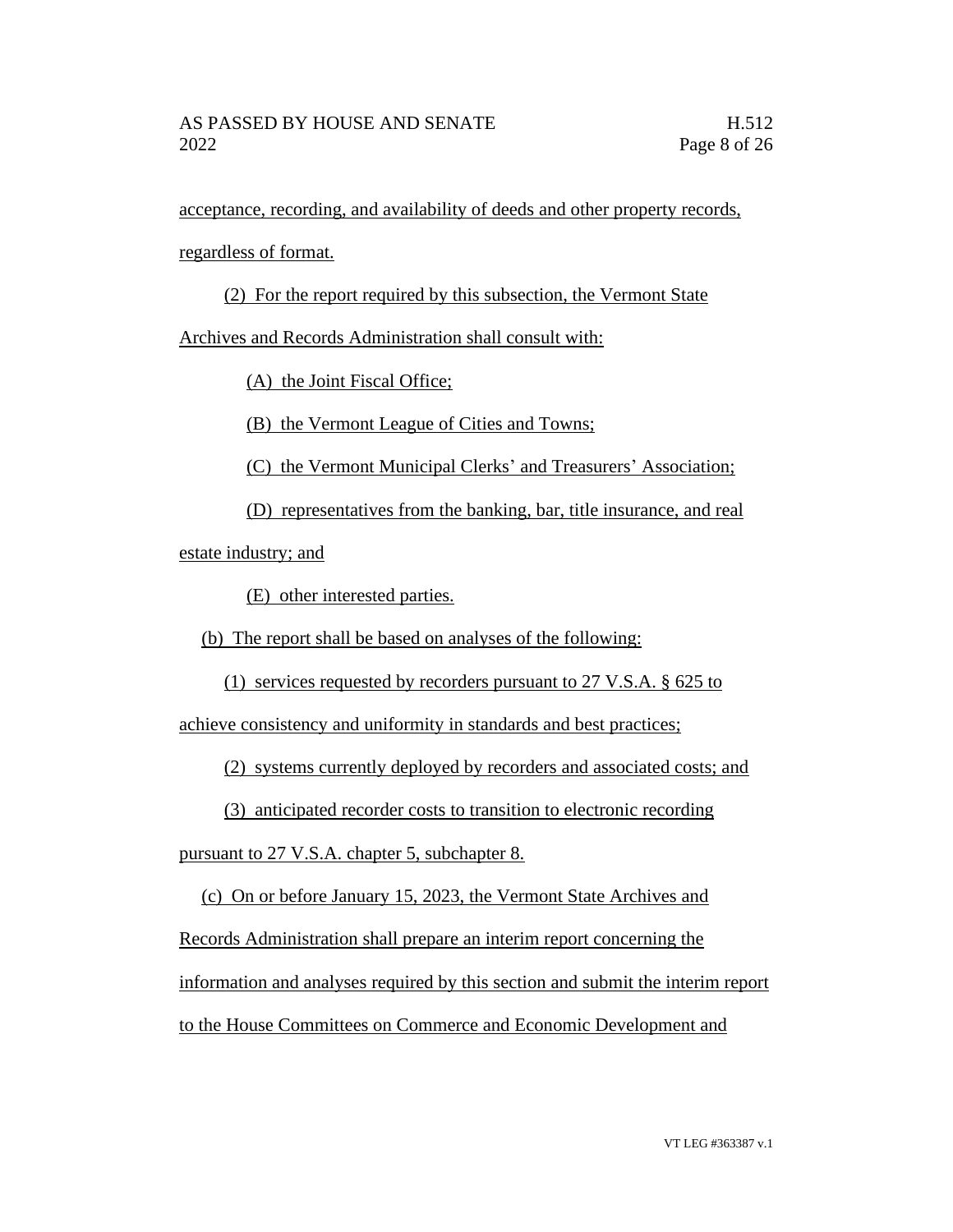Government Operations and the Senate Committees on Economic

Development, Housing and General Affairs and Government Operations

Sec. 4. VERMONT STATE ARCHIVES AND RECORDS

# ADMINISTRATION; POSITION

There is created within Vermont State Archives and Records

Administration one new permanent classified position to facilitate and provide

the services described in 27 V.S.A. § 625. Any funding necessary to support

the position created in this section shall be derived from the Secretary of State

Services Fund, with no General Fund dollars.

Sec. 5. 26 V.S.A. chapter 103 is amended to read:

# CHAPTER 103. NOTARIES PUBLIC

\* \* \*

# § 5304. DEFINITIONS

As used in this chapter:

\* \* \*

(4) "Communication technology" means an electronic device or process operating in accordance with section 5380 of this chapter and any standards adopted by the Office pursuant to section 5323 of this chapter that:

(A) allows a notary public and a remotely located individual to communicate with each other simultaneously by sight and sound; and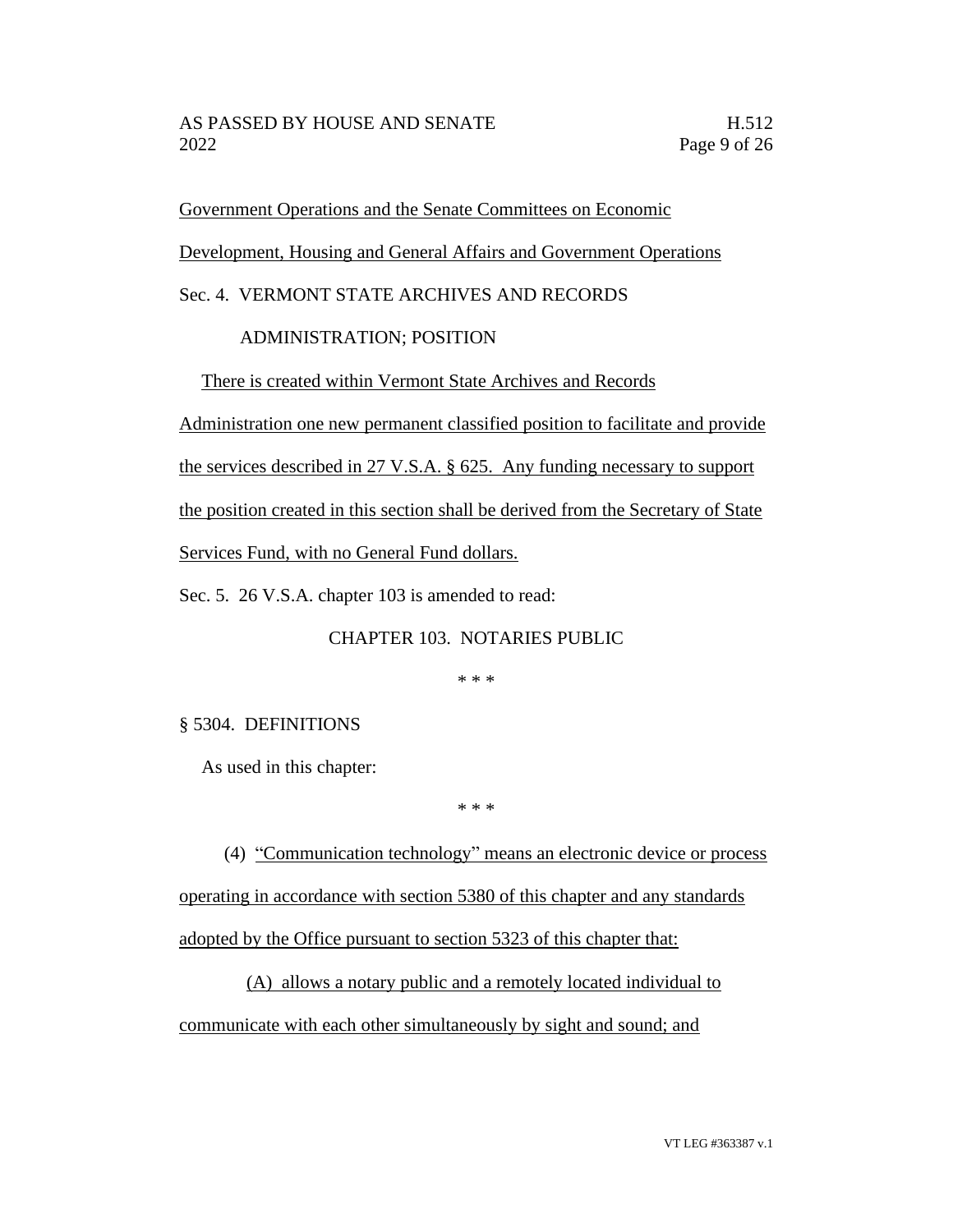(B) when necessary and consistent with other applicable laws, facilitates communication with a remotely located individual who has a vision, hearing, or speech impairment.

(5) "Electronic" means relating to technology having electrical, digital, magnetic, wireless, optical, electromagnetic, or similar capabilities.

(5)(6) "Electronic signature" means an electronic symbol, sound, or process attached to or logically associated with a record and executed or adopted by an individual with the intent to sign the record.

(7) "Foreign state" means a government other than the United States, a state, or a federally recognized Indian tribe.

(8) "Identity proofing" means a process or service operating in accordance with section 5380 of this chapter and any standards adopted by the Office pursuant to section 5323 of this chapter by which a third person provides a notary public with a means to verify the identity of a remotely located individual by a review of personal information from public or private data sources.

 $(6)(9)$  "In a representative capacity" means acting as:

\* \* \*

 $(7)(10)(A)$  "Notarial act" means an act, whether performed with respect to a tangible or an electronic record, that a notary public may perform under the law of this State. The term includes taking an acknowledgment,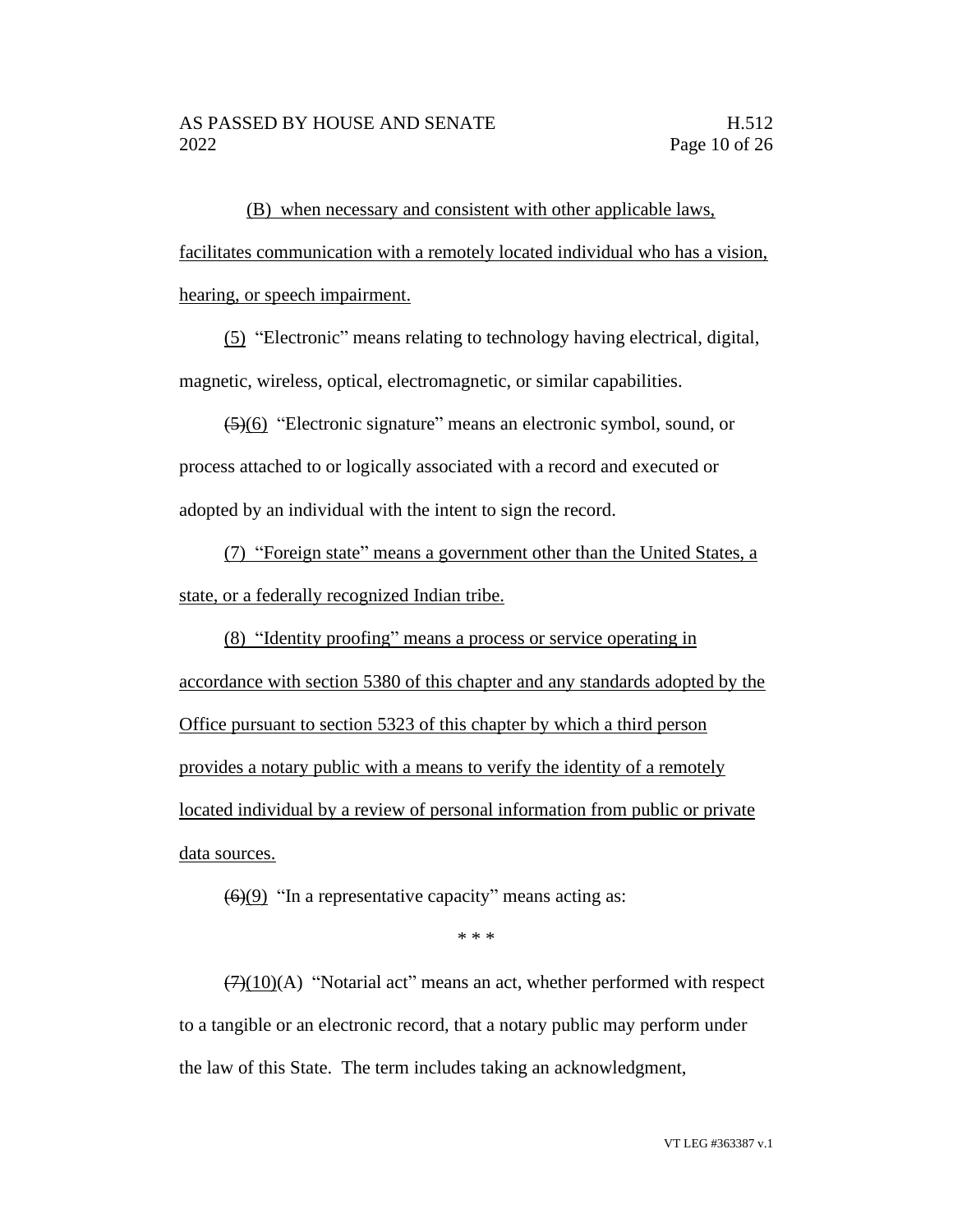### AS PASSED BY HOUSE AND SENATE H.512 2022 Page 11 of 26

administering an oath or affirmation, taking a verification on oath or affirmation, attesting a signature, certifying or attesting a copy, and noting a protest of a negotiable instrument.

\* \* \*

 $(8)(11)$  "Notarial officer" means an individual authorized to perform a notarial act under authority and within the jurisdiction of another state, under authority and within the jurisdiction of a federally recognized Indian tribe, under authority of federal law, under authority and within the jurisdiction of a foreign state or constituent unit of the foreign state, or under authority of a multinational or international governmental organization a notary public or other individual authorized to perform a notarial act.

 $\left(\frac{9}{12}\right)$  "Notary public" means an individual commissioned to perform a notarial act by the Office.

 $(10)(13)$  "Office" means the Office of Professional Regulation within the Office of the Secretary of State.

 $(11)(14)$  "Official stamp" means a physical image affixed to or embossed on a tangible record or an electronic process, seal, or image or electronic information attached to or logically associated with an electronic record.

(15) "Outside the United States" means a location outside the geographic boundaries of the United States; Puerto Rico; the U.S. Virgin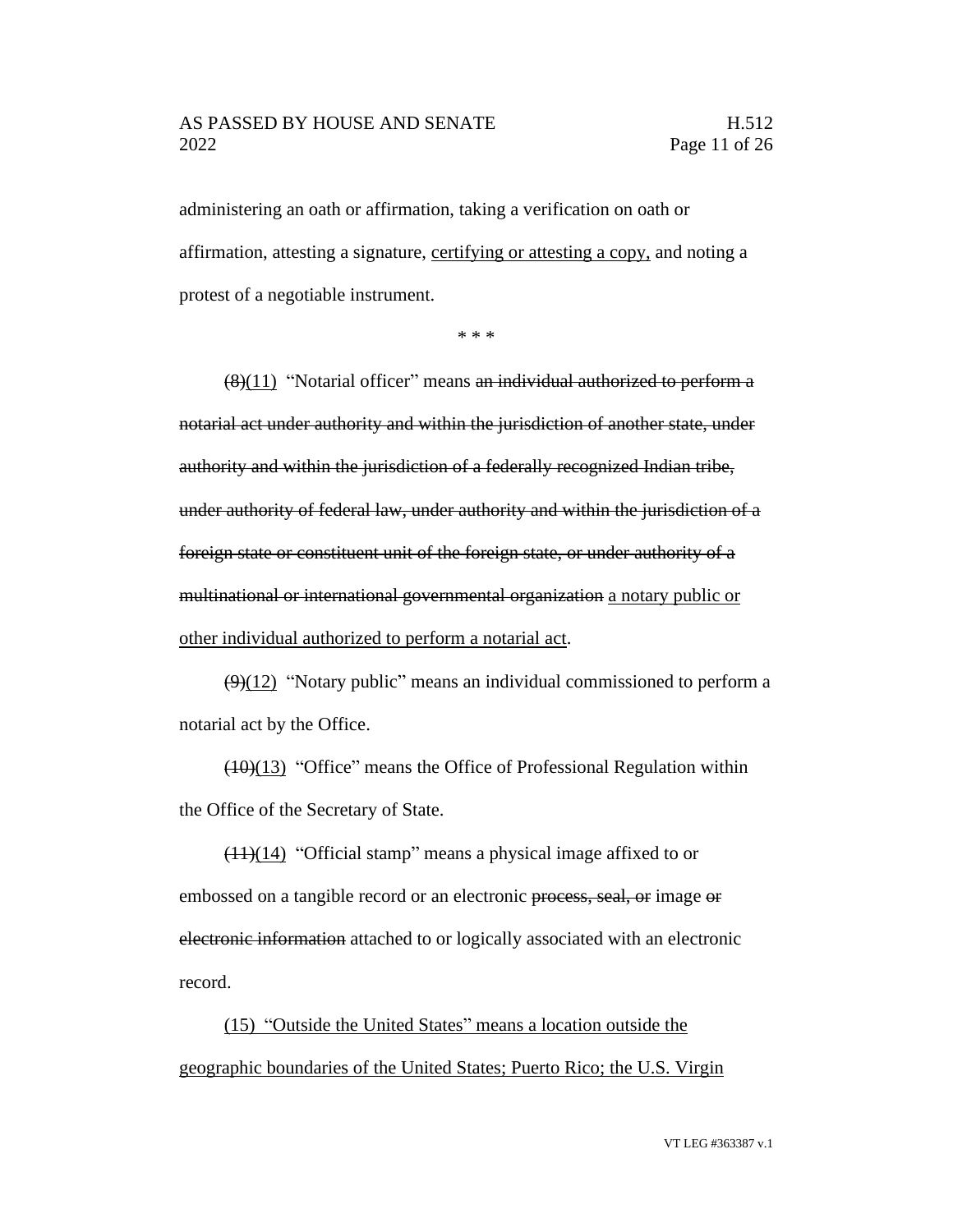Islands; and any territory, insular possession, or other location subject to the jurisdiction of the United States.

(12)(16) "Person" means an individual, corporation, business trust, statutory trust, partnership, limited liability company, association, joint venture, public corporation, government or governmental subdivision, agency, or instrumentality, or any other legal or commercial entity.

 $(13)(17)$  "Record" means information that is inscribed on a tangible medium or that is stored in an electronic or other medium and is retrievable in perceivable form.

(18) "Remotely located individual" means an individual who is not in the physical presence of the notary public who performs a notarial act under section 5379 of this chapter.

(14)(19) "Sign" means, with present intent to authenticate or adopt a record:

\* \* \*

(15)(20) "Signature" means a tangible symbol or an electronic signature that evidences the signing of a record.

(16)(21) "Stamping device" means:

\* \* \*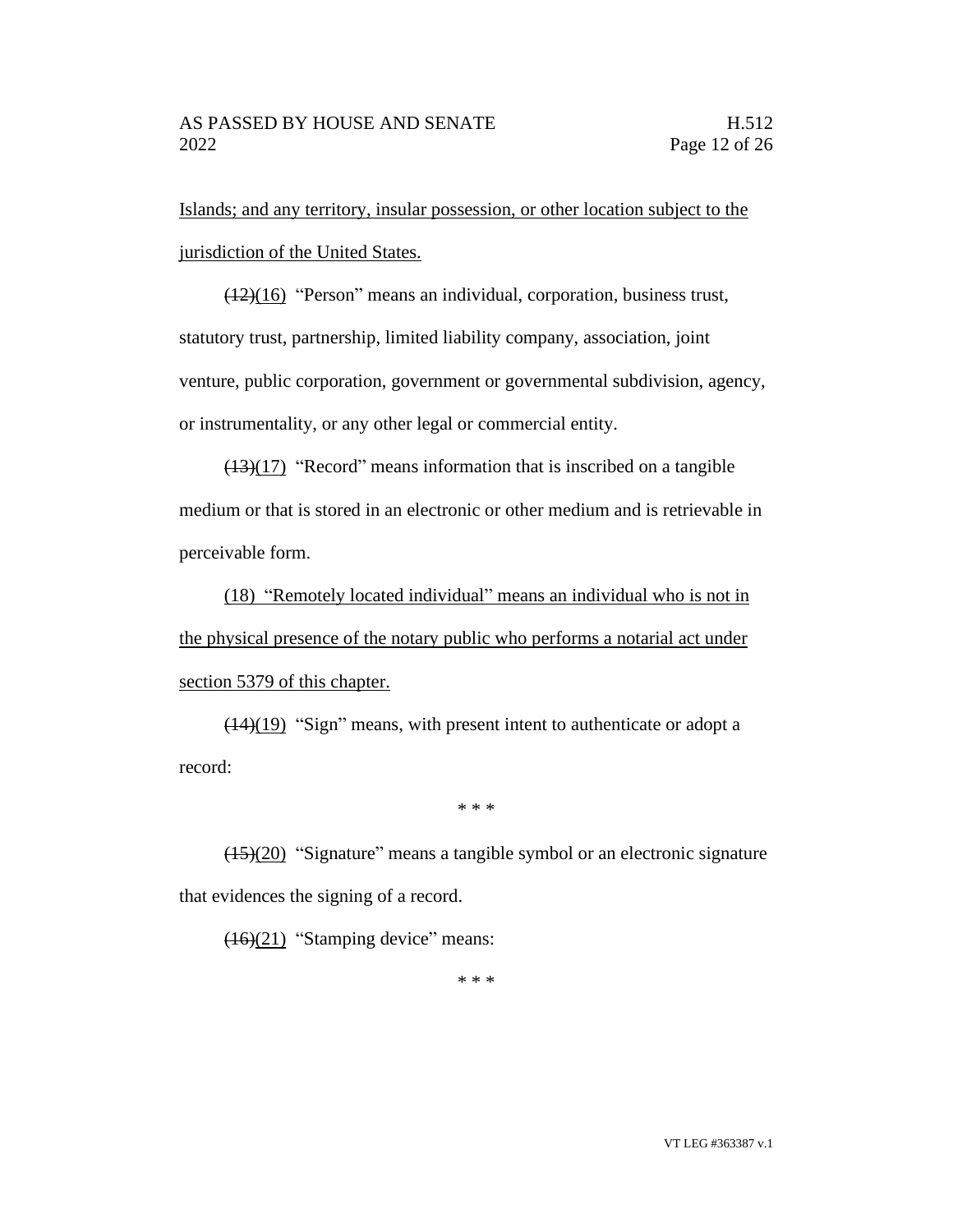(17)(22) "State" means a state of the United States, the District of Columbia, Puerto Rico, the U.S. Virgin Islands, or any territory or insular possession subject to the jurisdiction of the United States.

(18)(23) "Verification on oath or affirmation" means a declaration, made by an individual on oath or affirmation before a notary public, that a statement in a record is true.

\* \* \*

#### § 5323. RULES

(a) The Office, with the advice of the advisor appointees, may adopt rules to implement this chapter. The rules may:

\* \* \*

(4) prescribe the process of granting, renewing, conditioning, denying, suspending, or revoking the commission or special commission endorsement of or otherwise disciplining a notary public and assuring the trustworthiness of an individual holding a commission or special commission endorsement as notary public;

(5) include provisions to prevent fraud or mistake in the performance of notarial acts; and

(6) prescribe standards for remote online notarization, including standards for credential analysis, the process through which a third person affirms the identity of an individual, the methods for communicating through a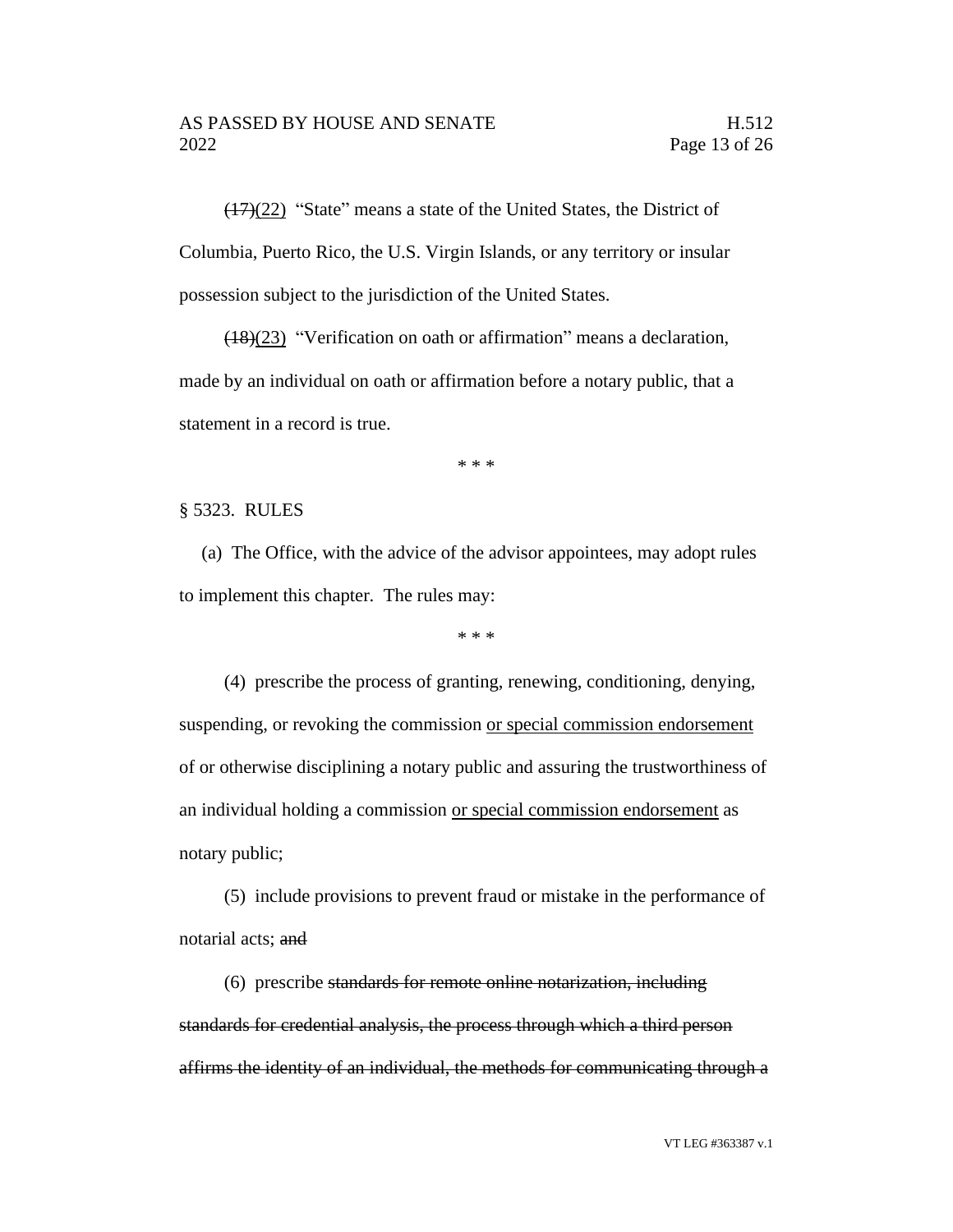secure communication link, the means by which the remote notarization is certified, and the form of notice to be appended disclosing the fact that the notarization was completed remotely on any document acknowledged through remote online notarization the means of performing a notarial act involving a remotely located individual using communication technology;

(7) establish standards for communication technology and identity proofing;

(8) establish standards and a period for the retention of an audiovisual recording created under section 5379 of this chapter; and

(9) prescribe methods for a notary public to confirm, under subsections 5379(c) and (d) of this chapter, the identity of a tangible record.

(b) Rules adopted regarding the performance of notarial acts with respect to electronic records and remote online notarization may not require, or accord greater legal status or effect to, the implementation or application of a specific technology or technical specification. In adopting, amending, or repealing rules regarding notarial acts with respect to electronic records and remote online notarization, the Office shall consider, as far as is consistent with this chapter:

(1) the most recent standards regarding electronic records and remote online notarization promulgated by national bodies, such as the National Association of Secretaries of State;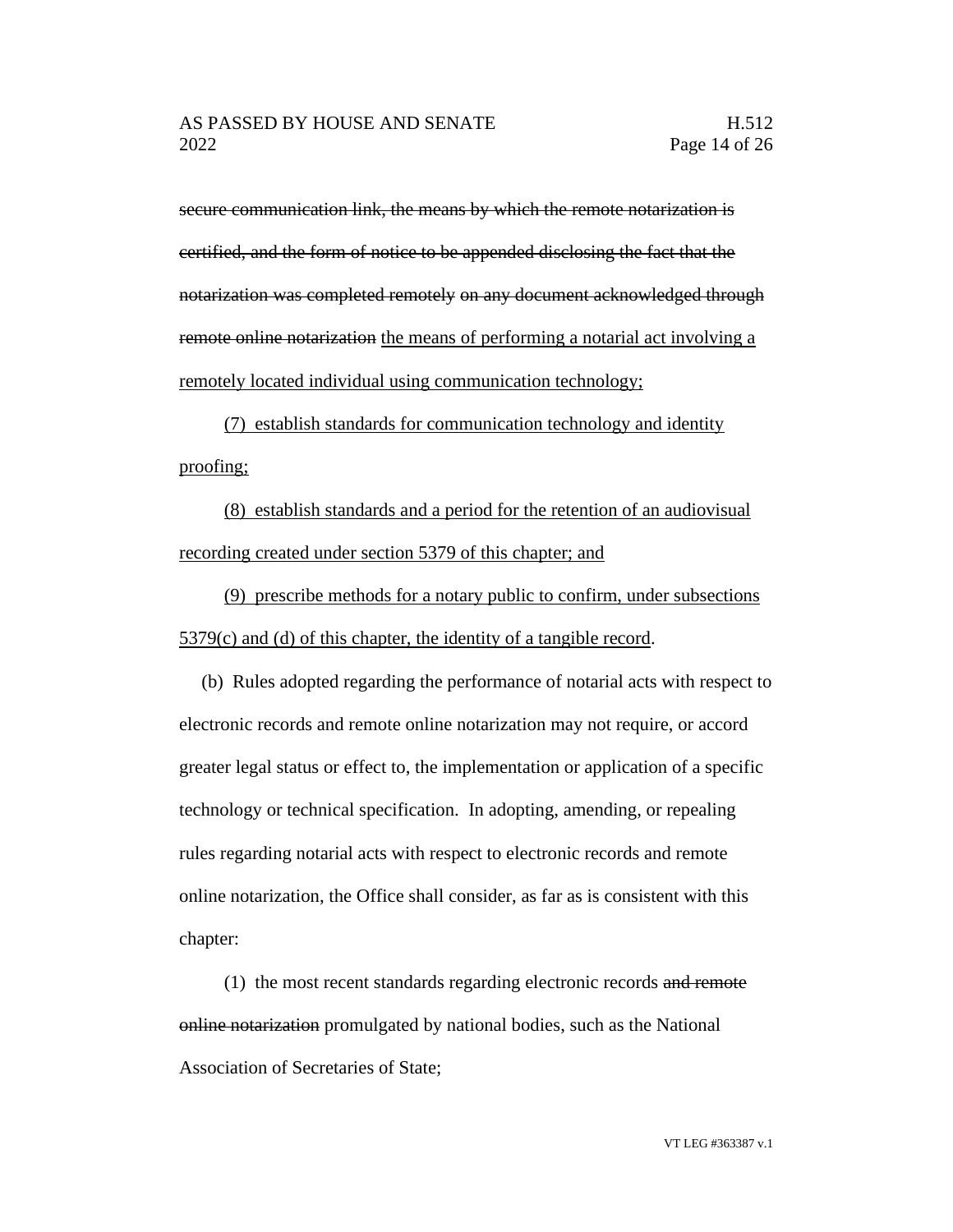$(2)$  standards, practices, and customs of other jurisdictions that have laws substantially enact similar to this chapter; and

\* \* \*

(c) Neither electronic notarization nor remote online notarization shall be allowed until the Secretary of State has adopted rules and prescribed standards in these areas. [Repealed.]

§ 5324. FEES

(a) For the issuance of a commission as a notary public, the Office shall collect a fee of \$15.00 \$30.00.

(b) For issuance of a special endorsement authorizing the performance of electronic and remote notarial acts in accordance with subsection 5341(d) of this chapter, the Office shall collect a fee of \$30.00.

\* \* \*

§ 5341. COMMISSION AS NOTARY PUBLIC; QUALIFICATIONS; NO IMMUNITY OR BENEFIT

\* \* \*

(d) Upon compliance with this section, the Office shall issue a commission as a notary public to an applicant, which shall be valid through the then current commission term end date A notary public shall not perform a notarial act on an electronic record or for a remotely located individual without obtaining a special endorsement from the Office. A notary public shall hold a notary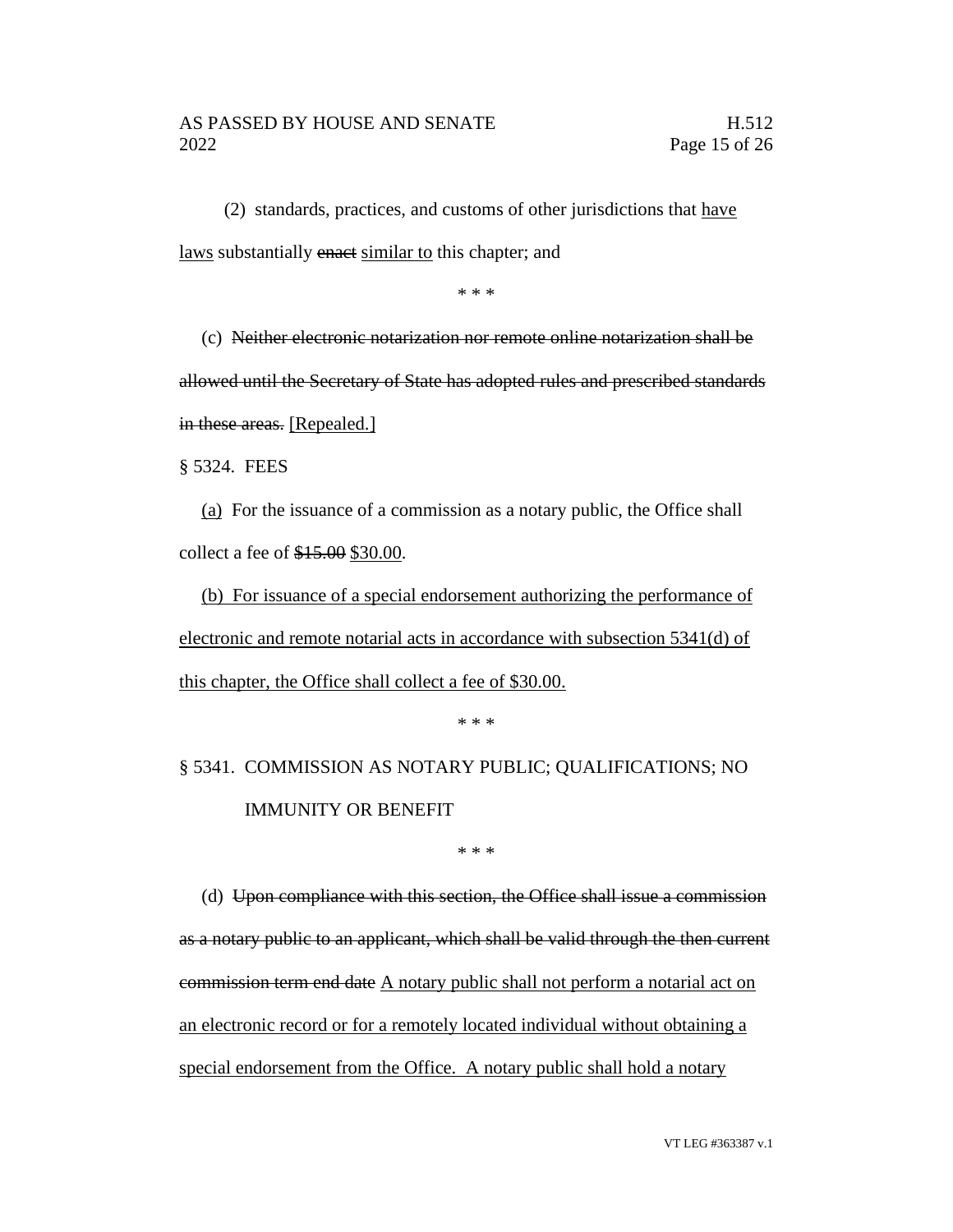public commission to be eligible for a special endorsement to perform notarial acts on electronic records and for remotely located individuals. The Office shall adopt rules for obtaining and regulating a special commission endorsement authorizing a notary public to perform notarial acts on electronic records and for remotely located individuals. These rules shall require notaries public performing notarial acts on electronic records and for remotely located individuals to ensure the communication technology and identity proofing used for the performance of the notarial act on electronic records or for remotely located individuals comply with the requirements of section 5380 of this chapter and any rules adopted by the Office in accordance with section 5323 of this chapter. A notary public shall apply for the special commission endorsement for the performance of notarial acts on electronic records and for remotely located individuals by filing with the Office an application provided by the Office accompanied by the required fees and evidence of eligibility, as required in rules adopted by the Office in accordance with section 5323 of this chapter.

(e) A commission to act as a notary public authorizes the notary public to perform notarial acts except for notarial acts on electronic records or for remotely located individuals. A commission with a special endorsement issued under subsection (d) of this section authorizes a notary public to perform notarial acts on electronic records and for remotely located individuals. The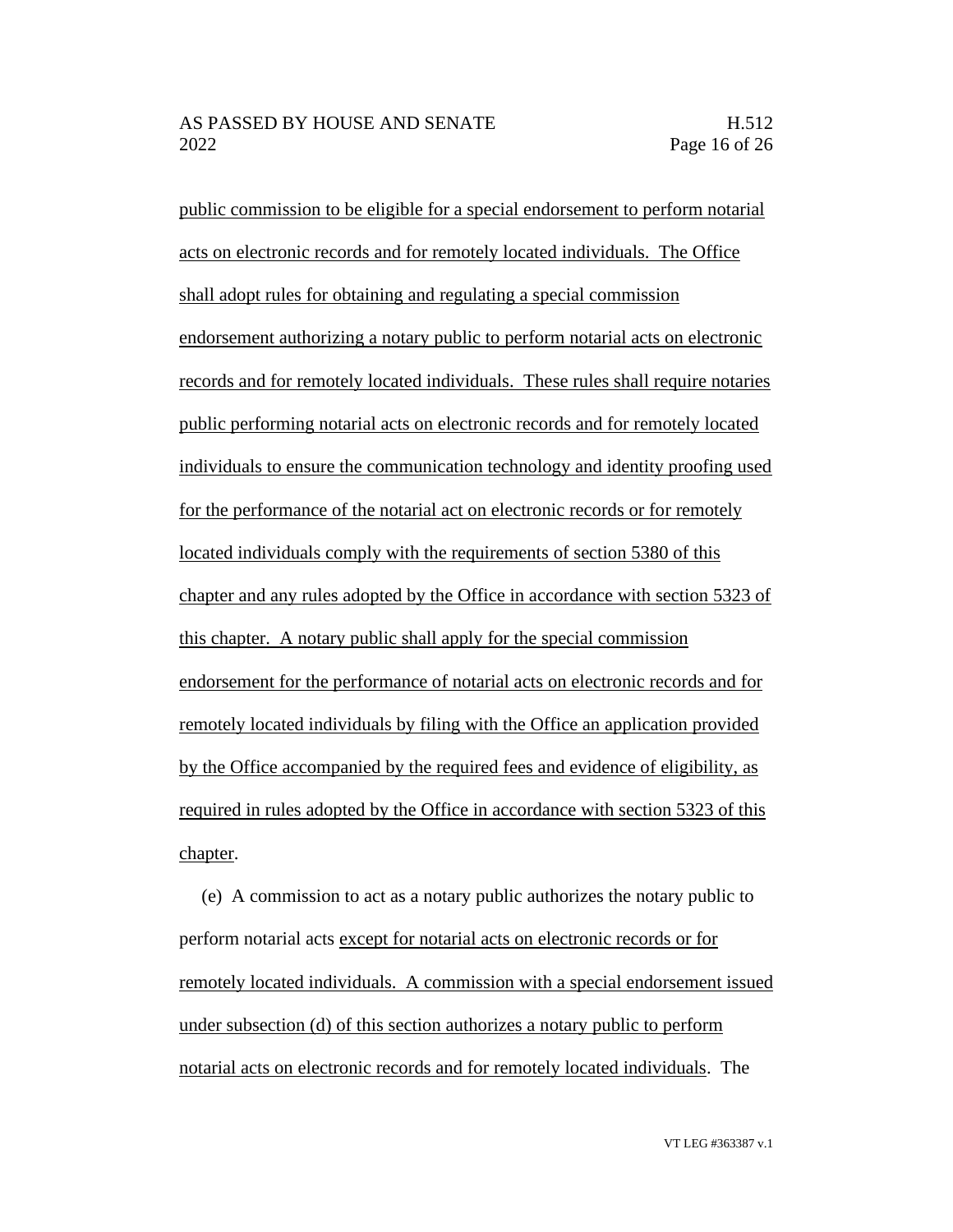### AS PASSED BY HOUSE AND SENATE H.512 2022 Page 17 of 26

commission does not provide the notary public any immunity or benefit conferred by law of this State on public officials or employees.

\* \* \*

## § 5362. AUTHORIZED NOTARIAL ACTS

(a) A notary public may perform a notarial act as authorized by and in accordance with the requirements of this chapter or otherwise by law of this State.

\* \* \*

(c) A notary public may certify that a tangible copy of an electronic record is an accurate copy of the electronic record.

§ 5363. REQUIREMENTS FOR CERTAIN NOTARIAL ACTS

\* \* \*

(e) Copies. A notary public who certifies or attests a copy of a record or an item that was copied shall determine that the copy is a full, true, and accurate transcription or reproduction of the record or item.

## § 5364. PERSONAL APPEARANCE REQUIRED

(a) If a notarial act relates to a statement made in or a signature executed on a record, the individual making the statement or executing the signature shall appear personally before the notary public.

(b) The requirement for a personal appearance is satisfied if: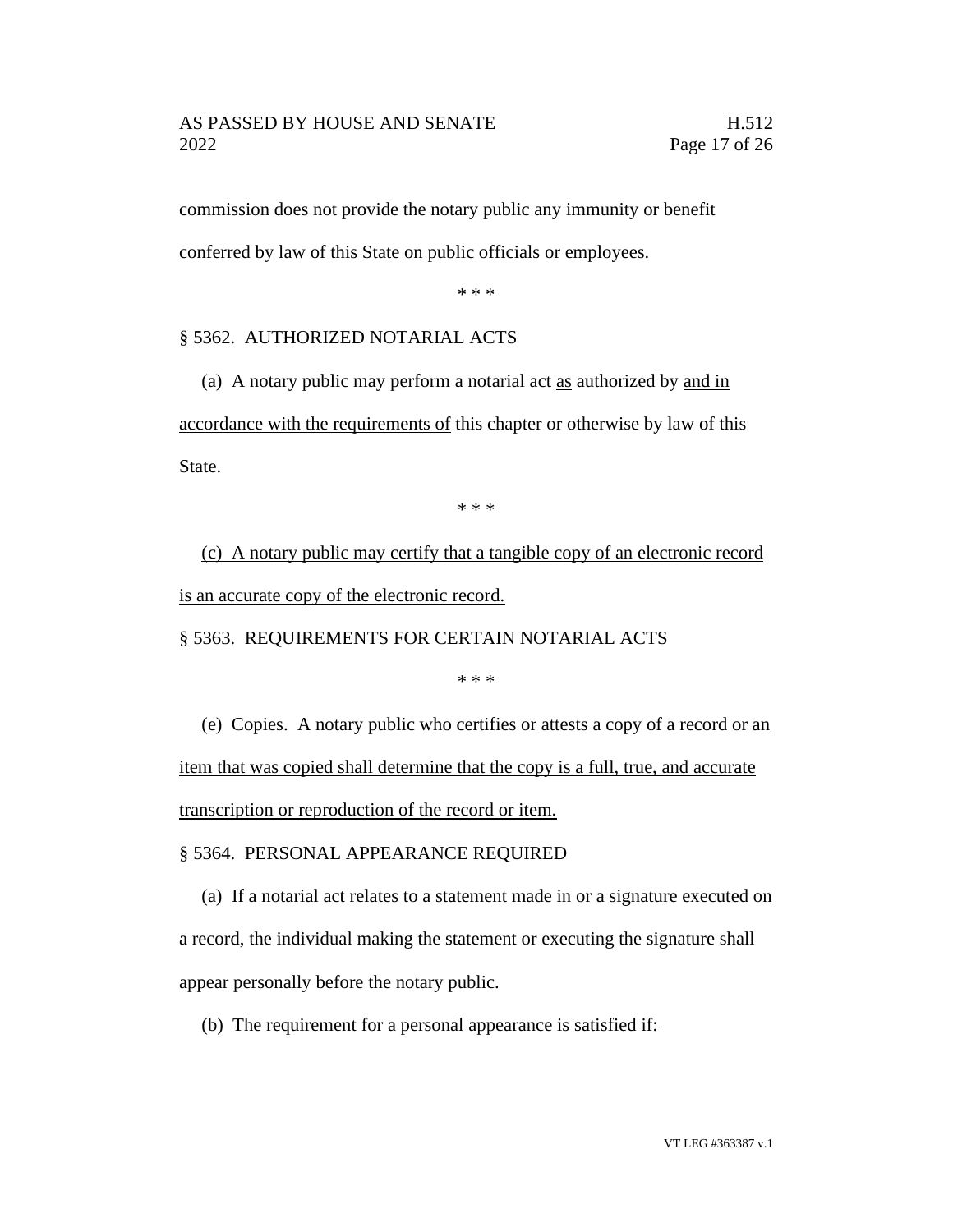(1) the notary public and the person executing the signature are in the same physical place; or

(2) the notary public and the person are communicating through a secure communication link using protocols and standards prescribed in rules adopted by the Secretary of State pursuant to the rulemaking authority set forth in this chapter. [Repealed.]

\* \* \*

## § 5368. SHORT-FORM CERTIFICATES

The following short-form certificates of notarial acts shall be sufficient for the purposes indicated, if completed with the information required by subsections 5367(a) and (b) of this chapter:

\* \* \*

(5) For certifying a copy of a record:

State of

 $\_$ 

County of

I certify that this is a true and correct copy of a record in the possession of

Dated **Dates and Security** 

Signature of notarial officer

Stamp \_\_\_\_\_\_\_\_\_\_\_\_\_\_\_\_\_\_\_\_\_\_\_\_\_\_\_\_\_\_

Title of office \_\_\_\_\_\_\_\_\_\_\_ [My commission expires: \_\_\_\_\_\_\_\_\_\_\_\_\_\_\_\_\_\_\_\_\_\_\_\_\_\_\_\_

VT LEG #363387 v.1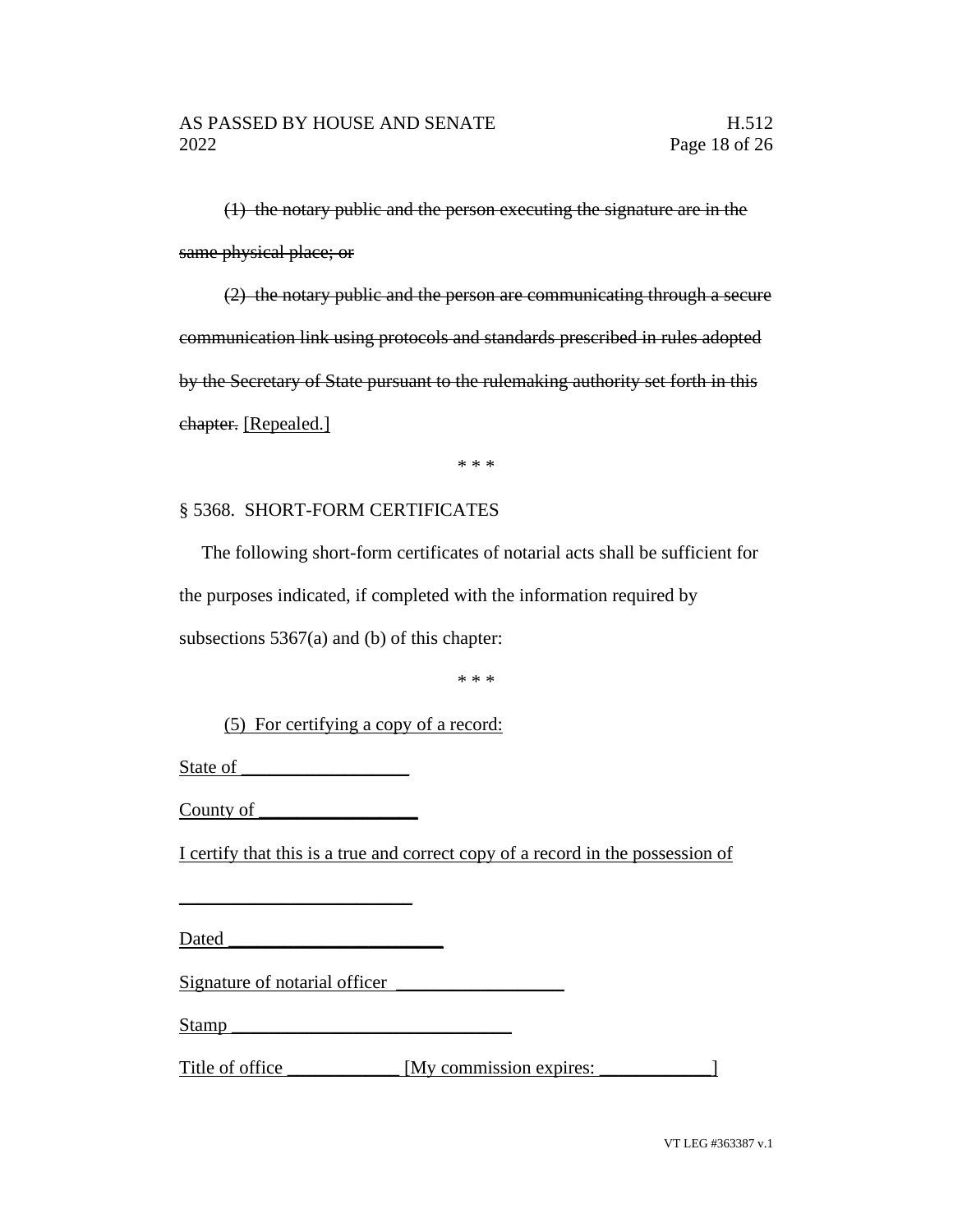\* \* \*

# § 5371. NOTIFICATION REGARDING PERFORMANCE OF NOTARIAL ACT ON ELECTRONIC RECORD; SELECTION OF TECHNOLOGY

(a) A notary public holding a special commission endorsement pursuant to subsection 5341(d) of this title and who is thus authorized to perform notarial acts on electronic records may select one or more tamper-evident technologies to perform notarial acts with respect to electronic records from the tamperevident technologies approved by the Office by rule. A person shall not require a notary public to perform a notarial act with respect to an electronic record with a technology that the notary public has not selected.

(b) Before a notary public performs the notary public's initial notarial act with respect to an electronic record, the notary public shall notify the Office that the notary public will be performing notarial acts with respect to electronic records and identify the technology the notary public intends to use from the list of technologies approved by the Office by rule. If the Office has established standards by rule for approval of technology pursuant to section 5323 of this chapter, the technology shall conform to the standards. If the technology conforms to the standards, the Office shall approve the use of the technology A recorder, as defined in 27 V.S.A. § 622, may accept for recording a tangible copy of an electronic record containing a notarial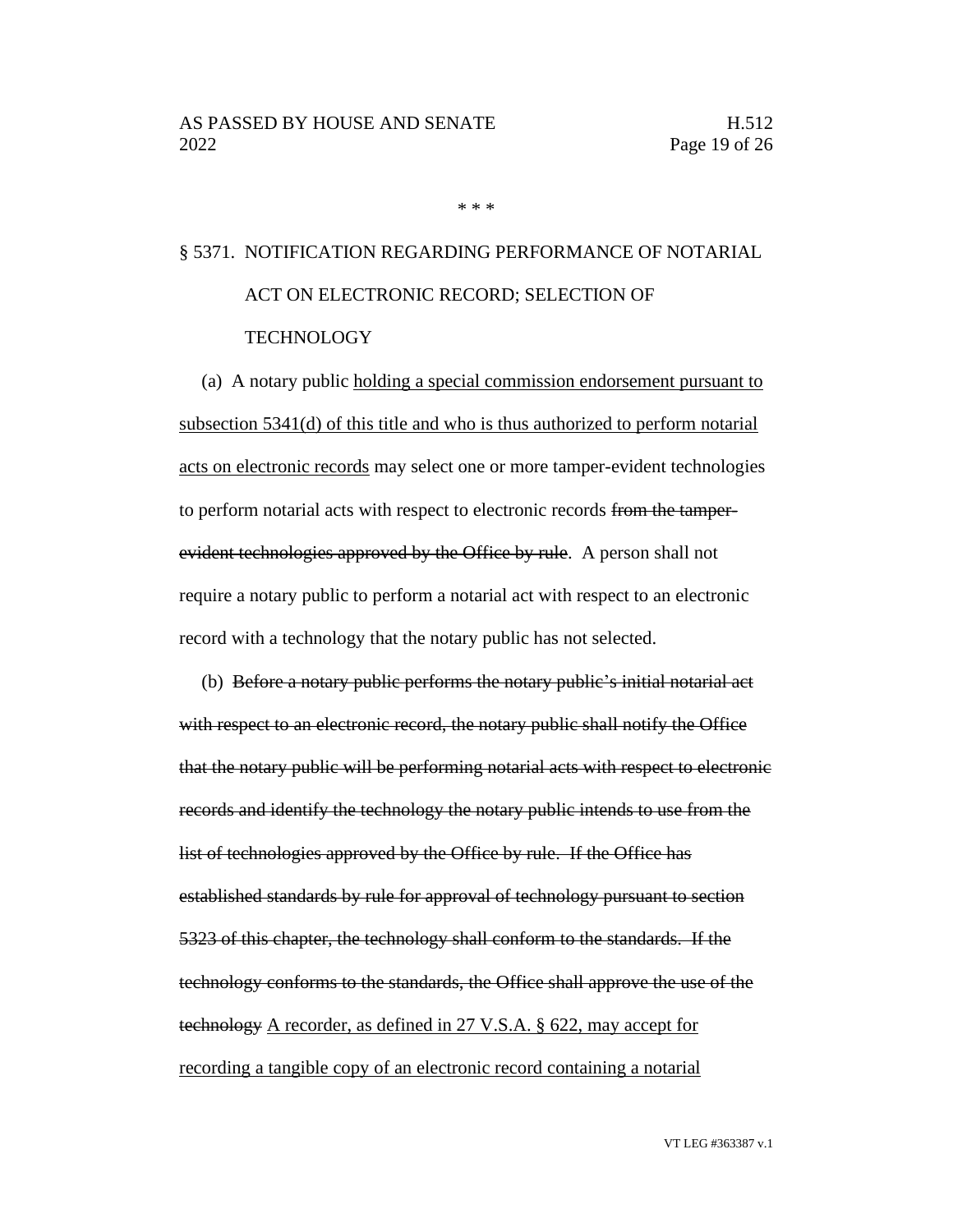certificate as satisfying any requirement that a record accepted for recording be an original, if the notary public executing the notarial certificate certifies that the tangible copy is an accurate copy of the electronic record.

\* \* \*

# § 5379. NOTARIAL ACT PERFORMED FOR REMOTELY LOCATED INDIVIDUAL

(a) A remotely located individual may comply with section 5364 of this chapter by using communication technology to appear before a notary public with a special commission endorsement.

(b) A notary public located in this State may perform a notarial act using communication technology for a remotely located individual if:

(1) the notary public holds a special commission endorsement pursuant to subsection 5341(d) of this title;

(2) the notary public:

(A) has personal knowledge under subsection 5365(a) of this chapter of the identity of the individual;

(B) has satisfactory evidence of the identity of the remotely located individual by oath or affirmation from a credible witness appearing before the notary public under subsection 5365(b) of this chapter; or

(C) has obtained satisfactory evidence of the identity of the remotely located individual by using at least two different types of identity proofing;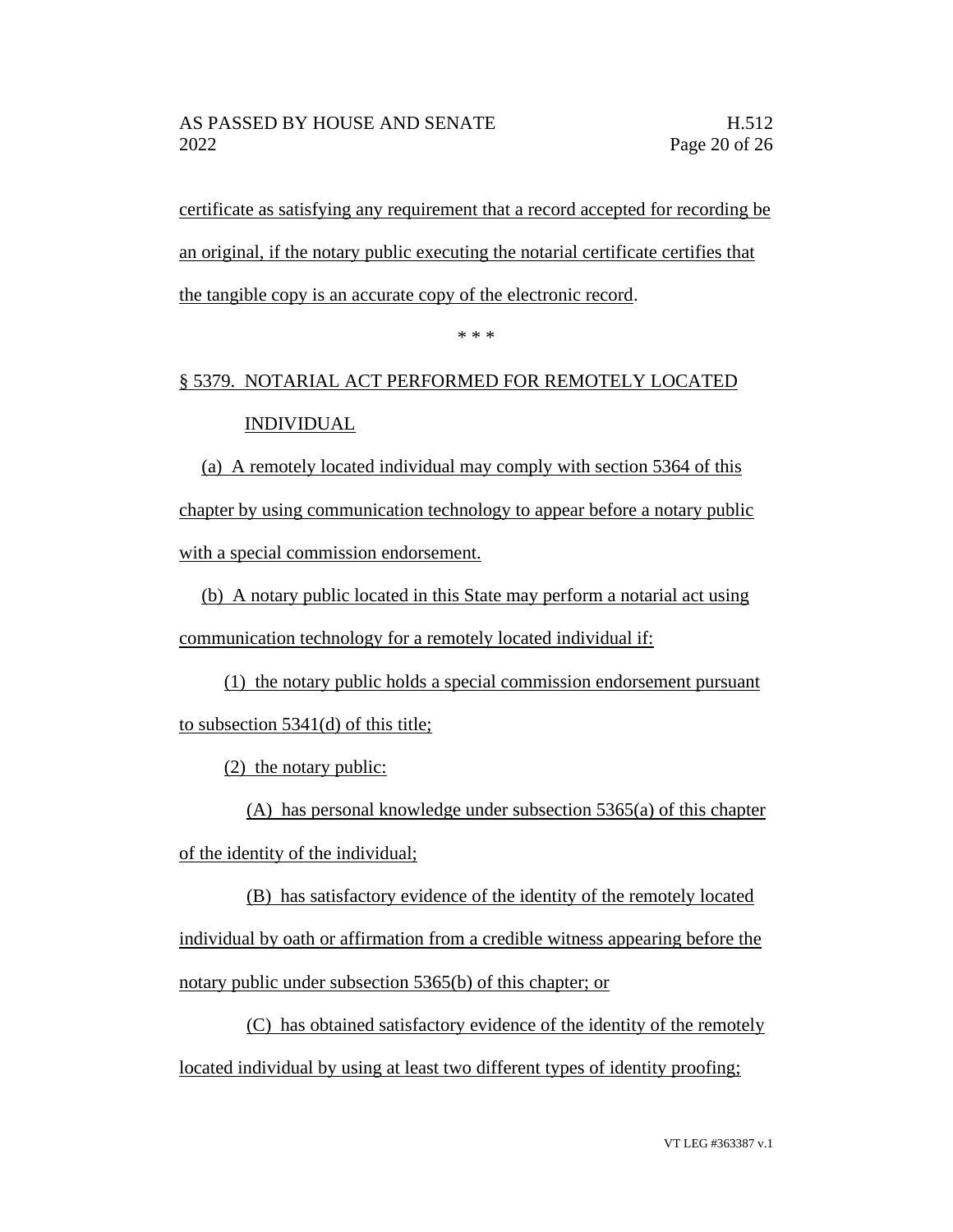(3) the notary public is reasonably able to confirm that a record before the notary public is the same record in which the remotely located individual made a statement or on which the individual executed a signature;

(4) the notary public, or a person acting on behalf of the notary public, creates an audiovisual recording of the performance of the notarial act; and

(5) for a remotely located individual located outside the United States:

(A) the record:

(i) is to be filed with or relates to a matter before a public official or court, governmental entity, or other entity subject to the jurisdiction of the United States; or

(ii) involves property located in the territorial jurisdiction of the United States or involves a transaction substantially connected with the United States; and

(B) the act of making the statement or signing the record is not prohibited by the foreign state in which the remotely located individual is located.

(c) A notary public in this State may use communication technology under subsection (b) of this section to take an acknowledgement of a signature on a tangible record physically present before the notary public if the record is displayed to and identified by the remotely located individual during the audiovisual recording under subdivision (b)(4) of this section.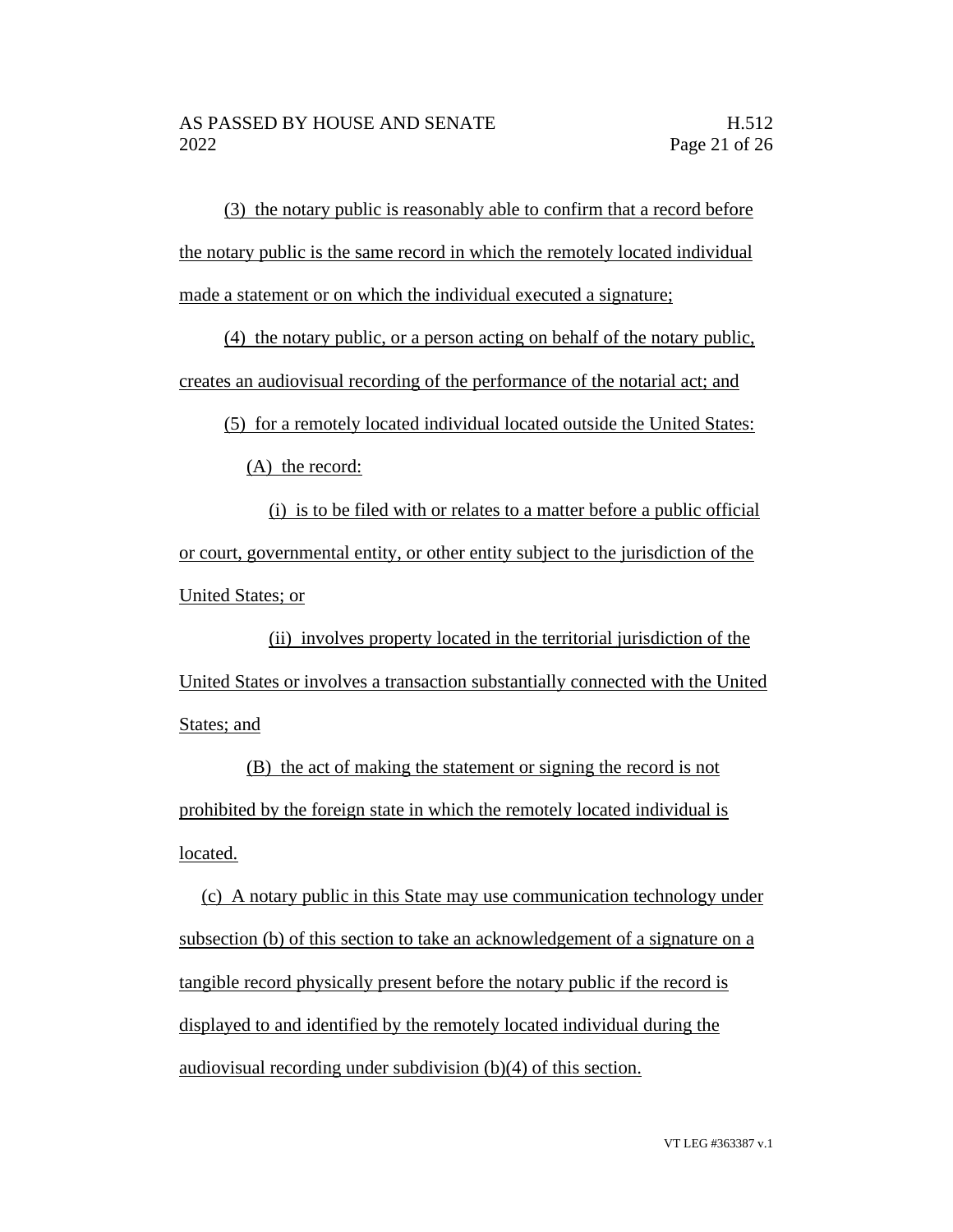(d) The requirement under subdivision (b)(3) of this section for the performance of a notarial act with respect to a tangible record not physically present before the notary public is satisfied if:

(1) the remotely located individual:

(A) during the audiovisual recording under subdivision (b)(4) of this section, signs:

(i) the record; and

(ii) a declaration, in substantially the following form, that is part of or securely attached to the record:

I declare under penalty of perjury that the record of which this

declaration is part or to which it is attached is the same record on which (name

of notary public), a notary public, performed a notarial act and before whom I

appeared by means of communication technology on  $(date)$ .

Signature of remotely located individual

Printed name of remotely located

individual\_\_\_\_\_\_\_\_\_\_\_\_\_\_\_\_\_\_\_\_; and

 $\_$ 

(B) sends the record and declaration to the notary public not later

than three days after the notarial act was performed; and

(2) the notary public: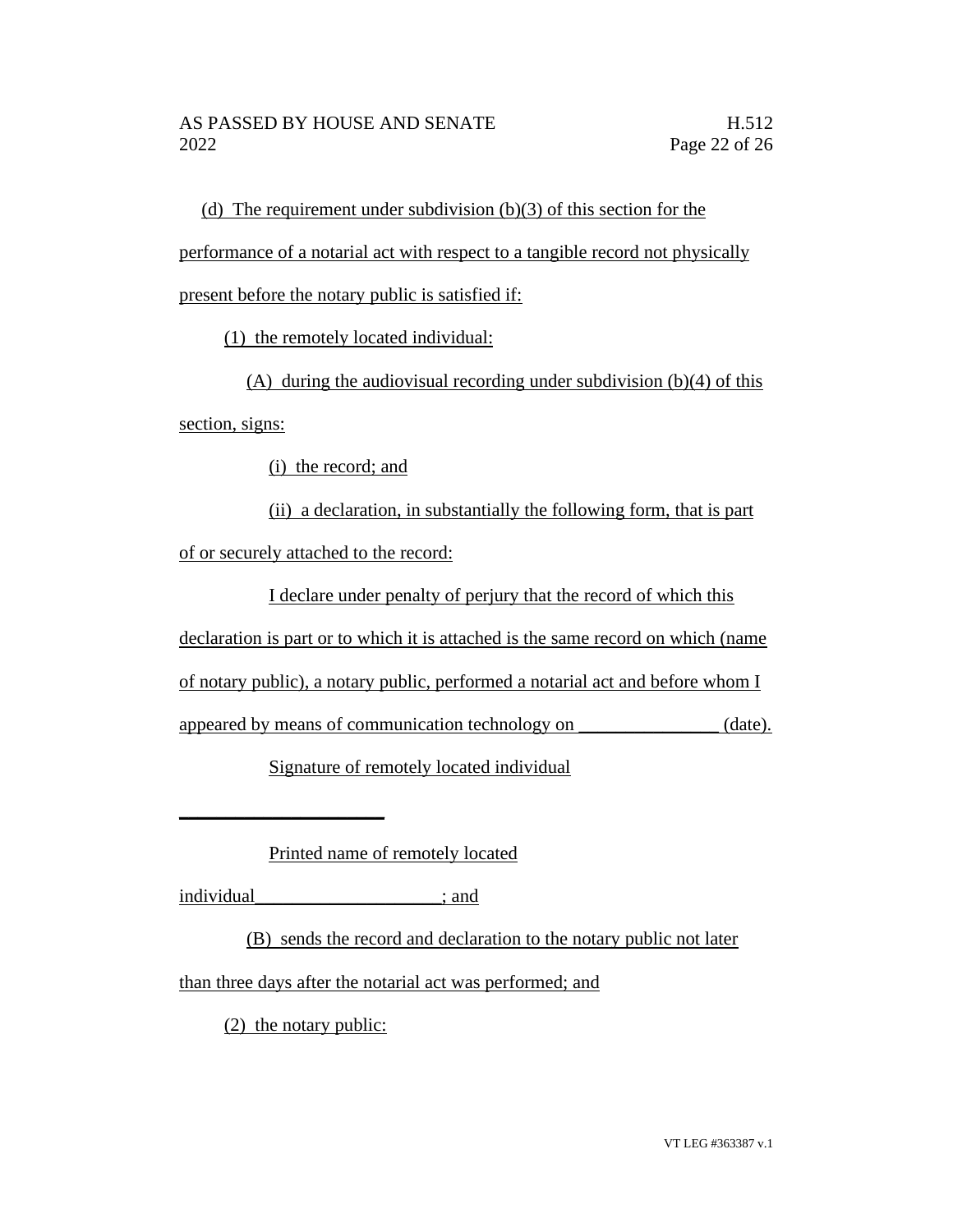(A) in the audiovisual recording under subdivision  $(b)(4)$  of this section, records the individual signing the record and declaration; and

(B) after receipt of the record and declaration from the individual, executes a certificate of notarial act under section 5367 of this chapter, which must include a statement in substantially the following form:

I, (name of notary public), witnessed, by means of communication technology, (name of remotely located individual) sign the attached record and declaration on (date).

(e) A notarial act performed in compliance with subsection (d) of this section complies with subdivision  $5367(a)(1)$  of this chapter and is effective on the date the remotely located individual signed the declaration under subdivision  $(d)(1)(A)(ii)$  of this section.

(f) Subsection (d) of this section does not preclude use of another procedure to satisfy subdivision (b)(3) of this section for a notarial act performed with respect to a tangible record.

(g) A notary public located in this State may use communication technology under subsection (b) of this section to administer an oath or affirmation to a remotely located individual if, except as otherwise provided by other law of this State, the notary public:

(1) identifies the individual under subdivision  $(b)(2)$  of this section;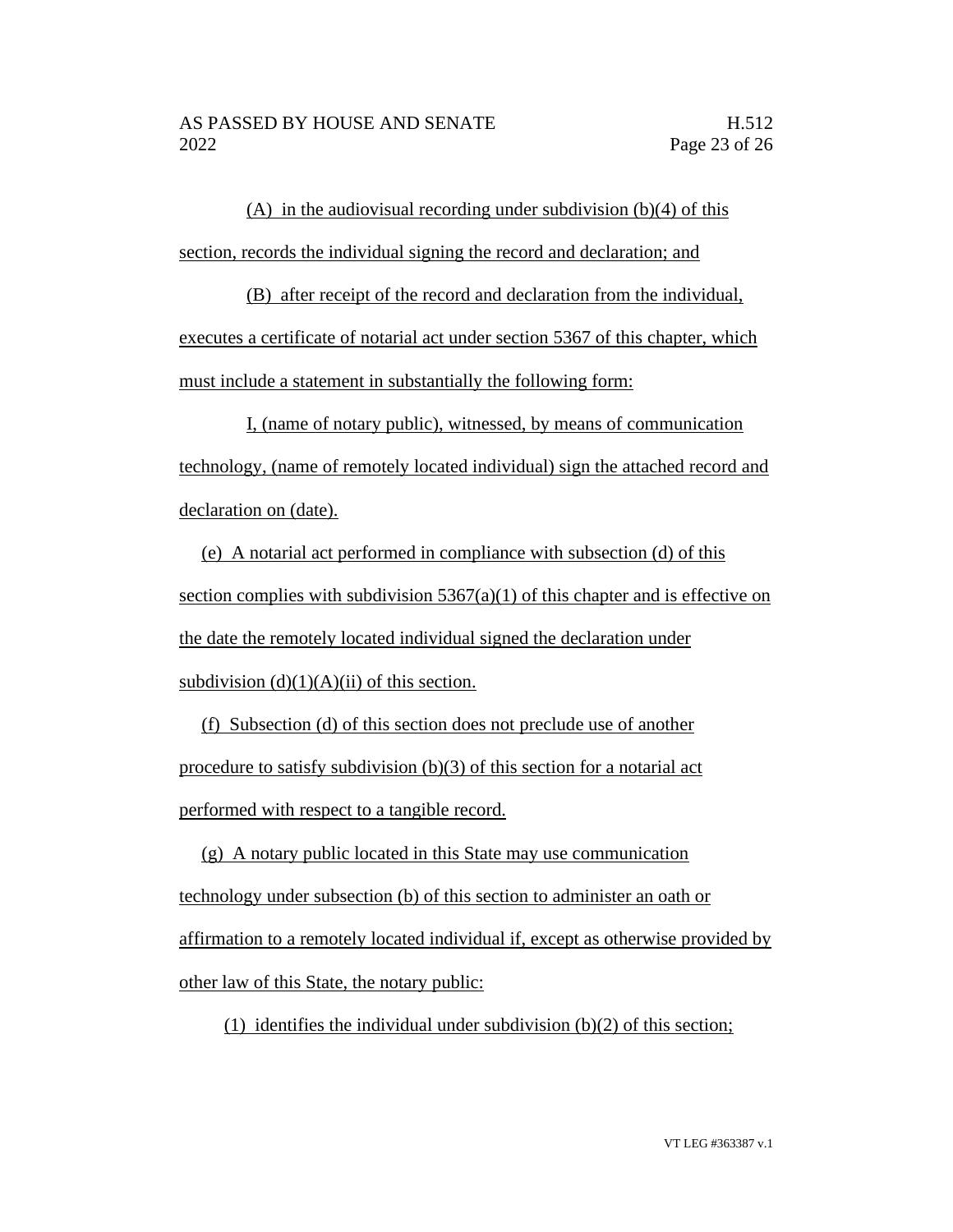(2) creates or causes the creation under subdivision  $(b)(4)$  of this section of an audiovisual recording of the individual taking the oath or affirmation; and

(3) retains or causes the retention under subsection (k) of this section of the recording.

(h) The notary public shall ensure that the communication technology and identity proofing used to perform a notarial act for a remotely located individual complies with section 5380 of this chapter and any standards adopted by the Office in accordance with section 5323 of this chapter.

(i) If a notarial act is performed under this section, the certificate of notarial act required by section 5367 of this chapter and the short-form certificate provided in section 5368 of this chapter must indicate that the notarial act was performed using communication technology.

(j) A short-form certificate provided in section 5368 of this chapter for a notarial act subject to this section is sufficient if it:

(1) complies with rules adopted under section 5323 of this chapter; or

(2) is in the form provided in section 5367 of this chapter and contains a statement substantially as follows: "This notarial act involved the use of communication technology."

(k) A notary public, guardian, conservator, or agent of a notary public or a personal representative of a deceased notary public shall retain the audiovisual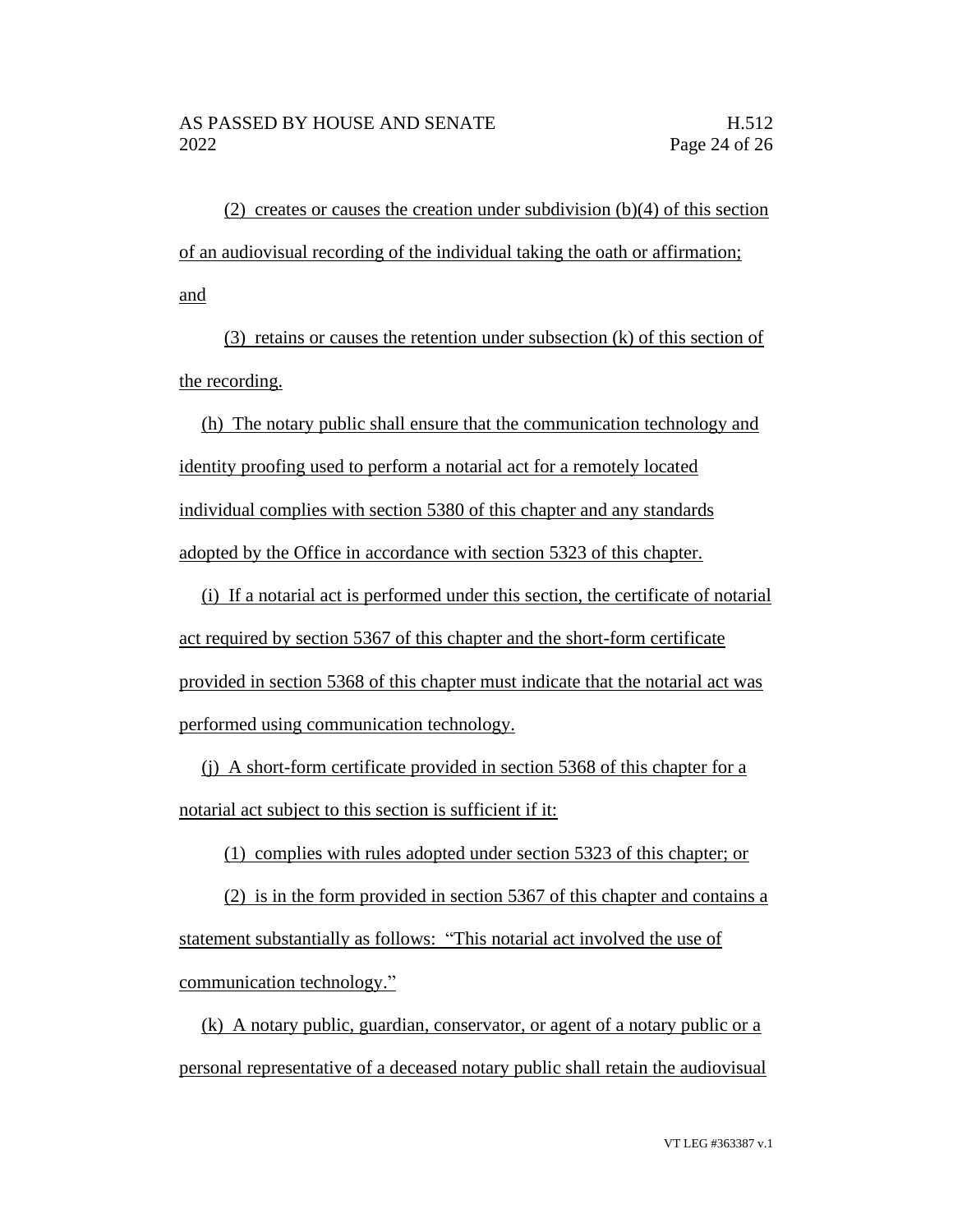recording created under subdivision (b)(4) of this section or cause the recording to be retained by a repository designated by or on behalf of the person required to retain the recording. Unless a different period is required by rules adopted under section 5323 of this chapter, the recording must be retained for a period of at least 10 years after the recording is made.

(l) Providers of the communication technologies, identity proofing, or storage must be registered with the Secretary of State to do business in Vermont and, by allowing communication technology or identity proofing to facilitate a notarial act of an electronic record or for a remotely located individual or by providing storage of the audiovisual recording under subdivision (b)(3) of this section, providers of the communication technology, identity proofing, or storage consent and agree that the service or process being provided is in compliance with the requirements set forth in this chapter and with any rules adopted by the Office.

#### § 5380. COMPUTER TECHNOLOGY AND IDENTITY PROOFING

#### PROVIDERS; MINIMUM STANDARDS

(a) Communication technology and identity proofing providers shall develop, maintain, and implement processes and services that are consistent with the requirements of this chapter and industry standards and best practices for the process or service provided. Providers must also comply with all applicable federal and State regulations, rules, and standards, including: